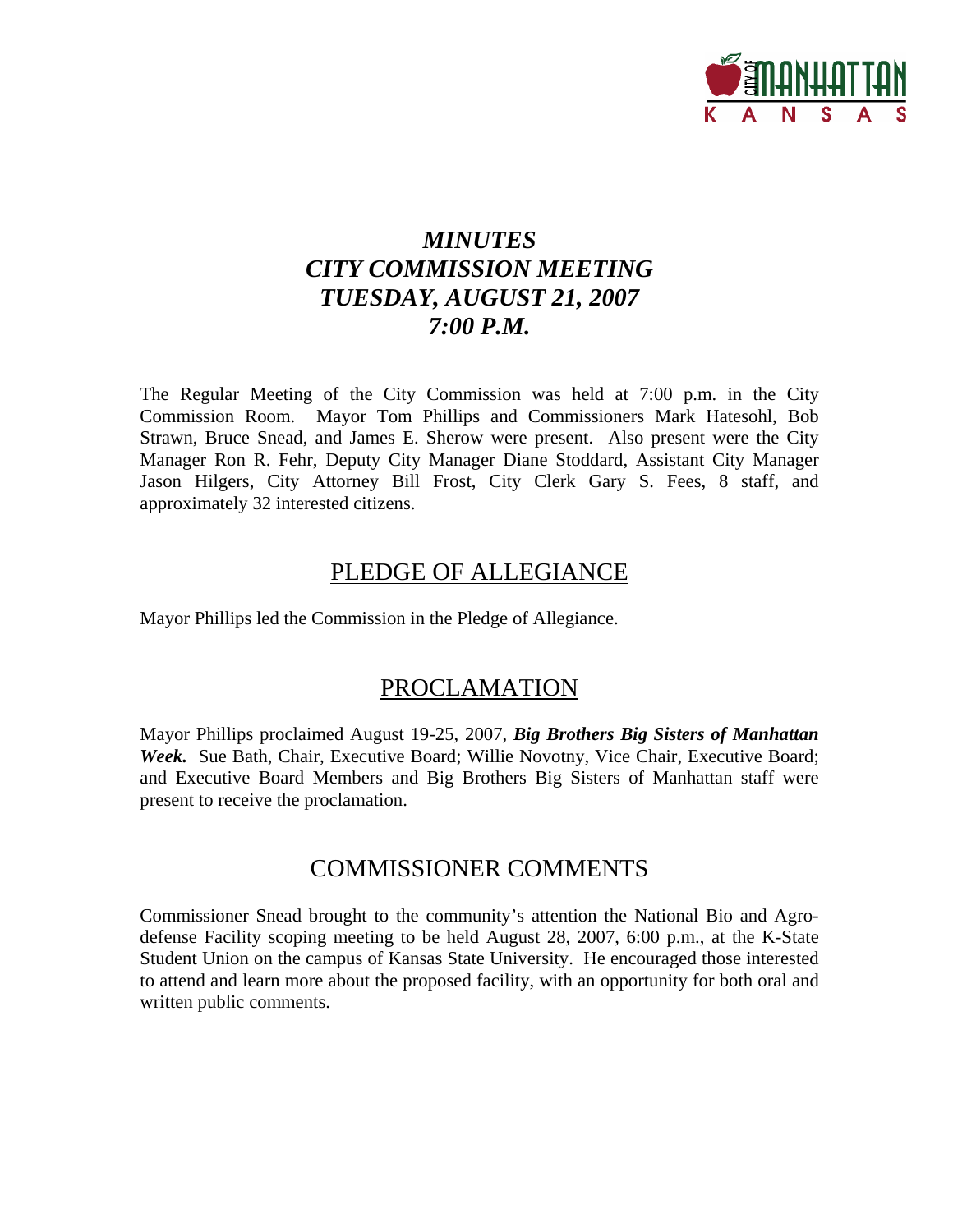# CONSENT AGENDA

(\* denotes those items discussed)

### **\* MINUTES**

The Commission approved the minutes of the Special City Commission Meeting held Tuesday, August 14, 2007.

### **CLAIMS REGISTER NO. 2597**

The Commission approved Claims Register No. 2597 authorizing and approving the payment of claims from August 1, 2007, to August 7, 2007, in the amount of \$1,398,150.67.

### **FINAL PLAT – DENISON ADDITION, UNIT TWO**

The Commission accepted the easements and rights-of-way, as shown on the Final Plat of Denison Addition, Unit Two, generally located north of the intersection of Anderson Avenue and Hylton Heights Road, more specifically, 1117 Hylton Heights Road, based on conformance with the Manhattan Urban Area Subdivision Regulations.

### **FINAL PLAT – OAK HOLLOW ADDITION, UNIT TWELVE**

The Commission accepted the easements and rights-of-way, as shown on the Final Plat of Oak Hollow Addition, Unit Twelve, generally located south of the intersection of Davis Drive and Davis Circle, based on conformance with the Manhattan Urban Area Subdivision Regulations.

### **FINAL PLAT – SWANSON LAND ADDITION**

The Commission accepted the easements and rights-of-way, as shown on the Final Plat of Swanson Land Addition, generally located southwest of the intersection of 17<sup>th</sup> Street and Houston Street, based on conformance with the Manhattan Urban Area Subdivision Regulations.

## **ORDINANCE NO. 6654 – VACATE UTILITY EASEMENT – LOT 35, WYNDHAM HEIGHTS ADDITION, UNIT 4**

The Commission approved Ordinance No. 6654 vacating portions of an eight (8) foot wide utility easement on Lot 35, Wyndham Heights Addition, Unit 4 (aka 5205 Norwood Court), an addition to the City of Manhattan, Riley County, Kansas.

### **ORDINANCE NO. 6655 – ADOPT – 2008 BUDGET**

The Commission approved Ordinance No. 6655 adopting the 2008 City Budget.

### **ORDINANCE NO. 6656 – AMEND – 2007 GENERAL FUND BUDGET**

The Commission approved Ordinance No. 6656 amending the 2007 General Fund Budget.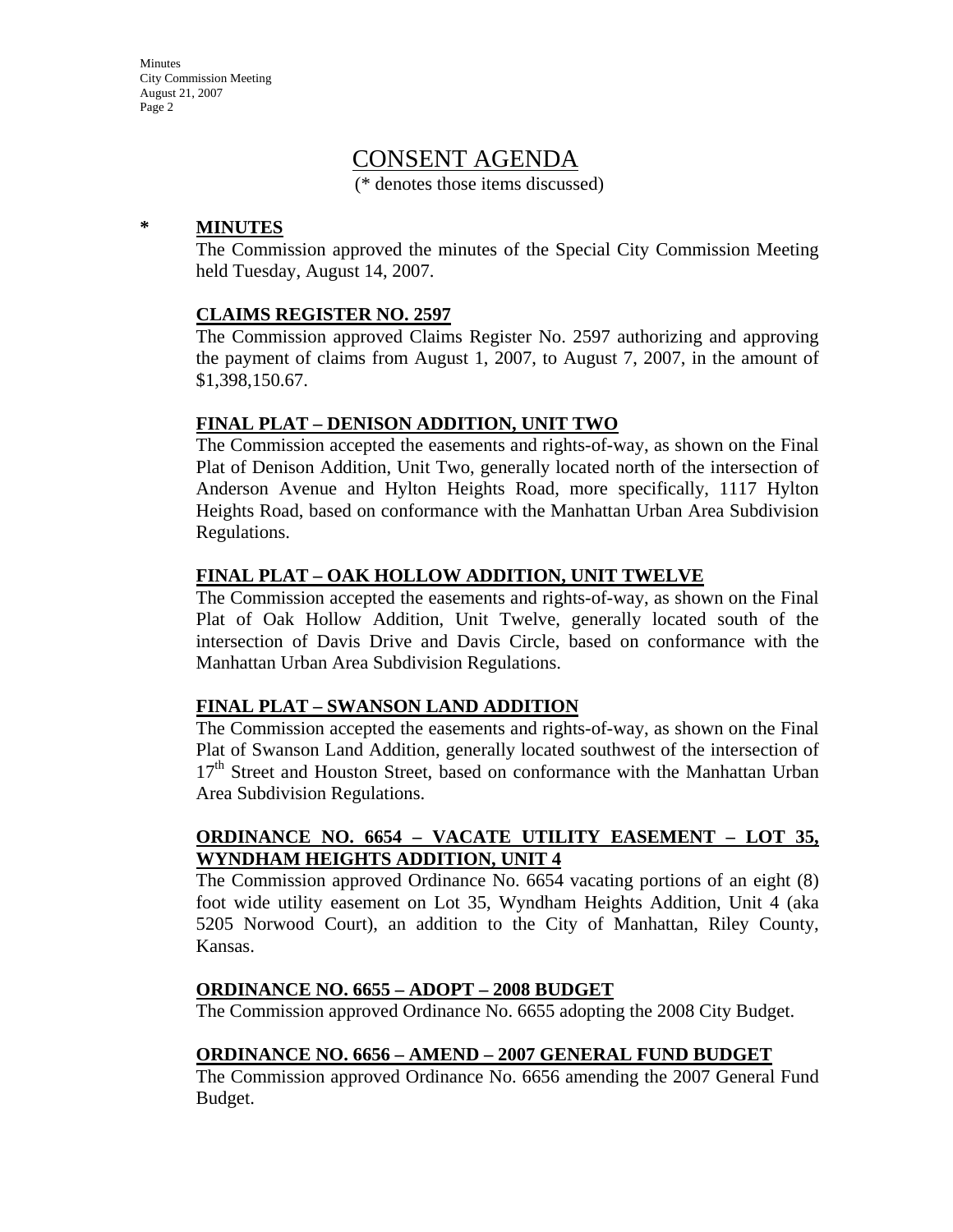# CONSENT AGENDA (*CONTINUED*)

# **RESOLUTION NO. 082107-A – ADOPT – 2008-2013 CAPITAL IMPROVEMENT PROGRAM**

The Commission approved Resolution No. 082107-A adopting the 2008-2013 Capital Improvement Program.

### **\* ORDINANCE NO. 6657 – INCREASE – WATER RATES**

The Commission approved Ordinance No. 6657 increasing water rates within and outside the City, effective January 1, 2008.

### **ORDINANCE NO. 6658 – RENAME – SYKES BOULEVARD**

The Commission approved Ordinance No. 6658 renaming Sykes Boulevard to Executive Court.

### **RESOLUTION NO. 082107-B – TEMPORARY NOTE SERIES NO. 2007-03**

The Commission approved accepting the best bid for selling the notes and approved Resolution No. 082107-B issuing Temporary Note Series No. 2007-03 in the amount of \$4,640,000.00 to finance the following 15 special assessment and capital projects to be debt financed: *Grand Mere Vanesta, Unit 2, Sanitary Sewer (SS0623), Street (ST0629), Storm Water (SM0605) and Water (WA0627) Improvements; Lee Mill Heights Addition, Unit 3, Storm Water (SM0604), Sanitary Sewer (SS0622), Street (ST0626) and Water (WA0625) Improvements; Limey Pointe/McCall Road Street Improvements (ST0627); Miller Ranch Addition, Unit 3, Phase 2, Sanitary Sewer (SS0610) and Water (WA0612) Improvements; Scenic Meadows, Phase 1, Sanitary Sewer (SS0702), Sanitary Sewer (Lift Station) (SS0703), Street (ST0701) and Water (WA0702) Improvements; and Twin Oaks Parking Lot Improvements (CP705P)*.

# **RESOLUTION NO. 082107-C – APPLICATION – 2007 HOME INVESTIMENT PARTNERSHIPS PROGRAM**

The Commission approved Resolution No. 082107-C authorizing submission of an application for 2007 HOME Investment Partnerships Program funds and authorize the Mayor to execute the application.

## **\* AWARD CONTRACT – PORTION OF FORMER ARMORY BUILDING RENOVATION (3-20-0052-33)**

Peter Van Kuren, Airport Director, and Ron Fehr, City Manager, provided information on the current use of the Armory and answered additional questions from the Commission.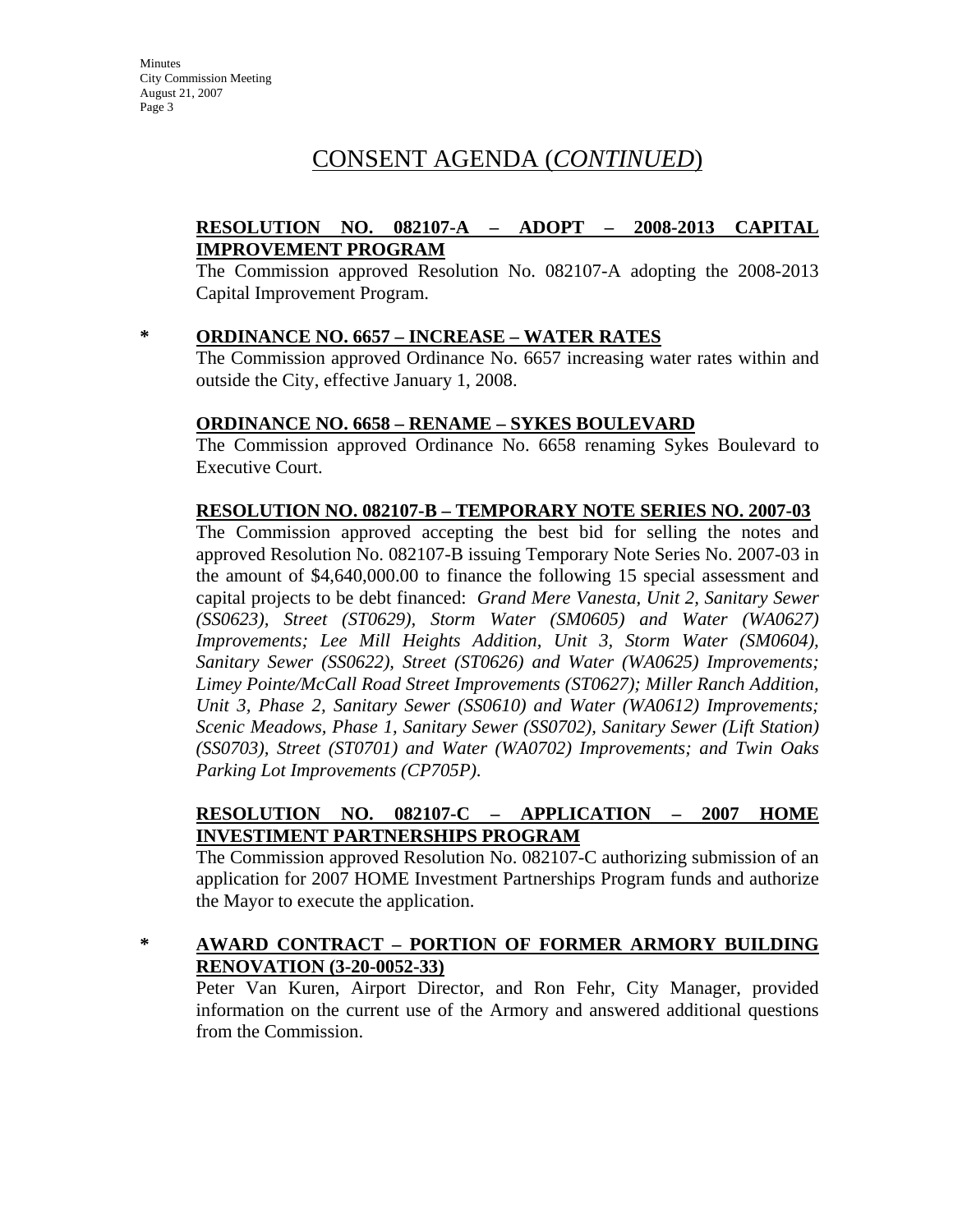# CONSENT AGENDA (*CONTINUED*)

## **\* AWARD CONTRACT – PORTION OF FORMER ARMORY BUILDING RENOVATION (3-20-0052-33)** *(CONTINUED)*

The Commission accepted the Engineer's Estimates in the amounts of \$615,460.00 for the Base Bid, \$46,240.00 for Alternate No. 1, and \$6,375.00 for Alternate No. 2; and awarded a construction contract in the amount of \$534,616.60 for the Base Bid and Alternate No. 1 with Cheney Construction, Inc., of Manhattan, Kansas, for portion of former Armory Building Renovation (3-20-0052-33).

## **\* TASK ORDER NO. 15 – PORTION OF FORMER ARMORY BUILDING RENOVATION (3-20-0052-33)**

Peter Van Kuren, Airport Director, and Ron Fehr, City Manager, provided information on the current use of the Armory and answered additional questions from the Commission.

The Commission authorized the Mayor and City Clerk to execute Task Order No. 15 in the amount of \$56,924.00 with HNTB Corporation, of Overland Park, Kansas, for portion of former Armory Building Renovation (3-20-0052-33).

## **\* FEDERAL AVIATION ADMINISTRATION GRANT OFFER – PORTION OF FORMER ARMORY BUILDING RENOVATION (3-20-0052-33)**

Peter Van Kuren, Airport Director, and Ron Fehr, City Manager, provided information on the current use of the Armory and answered additional questions from the Commission.

The Commission authorized the Mayor and City Clerk to execute the Grant Offer in the amount of \$615,947.00 from the Federal Aviation Administration for portion of former Armory Building Renovation (3-20-0052-33).

## **AWARD CONTRACT – NEW AND PARALLEL WATER AND PRESSURE REDUCTION VALVES PROJECT (WA0506)**

The Commission accepted the Engineer's Estimate in the amount of \$1,338,758.00 and awarded a construction contract in the amount of \$1,055,000.00 to the low bidder, Underground Developers, Inc., of Sioux Falls, South Dakota, for the New and Parallel Water and Pressure Reduction Valves Project (WA0506).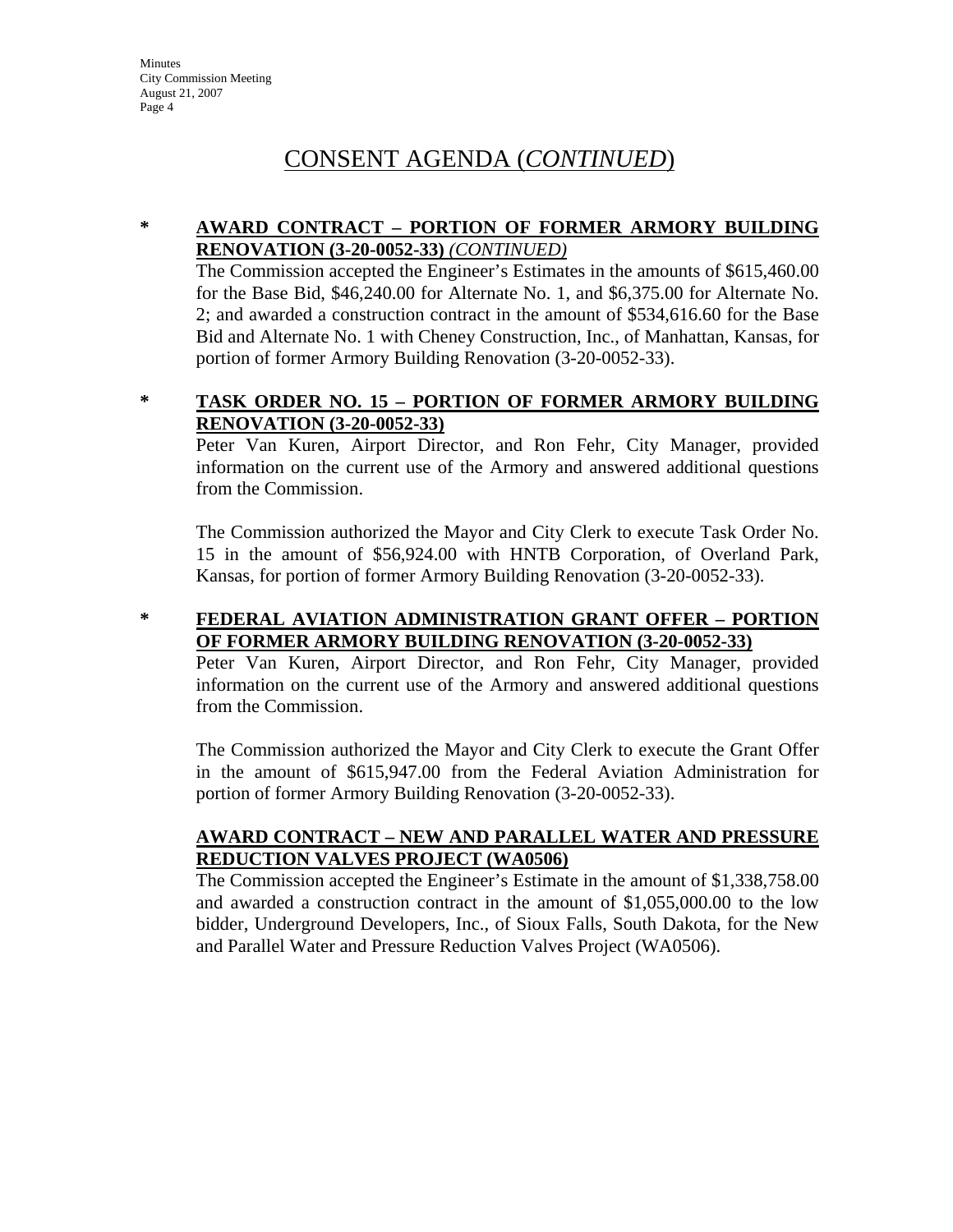# CONSENT AGENDA (*CONTINUED*)

## **AMENDMENT – ENGINEERING SERVICES – NEW AND PARALLEL WATER AND PRESSURE REDUCTION VALVES PROJECT (WA0506)**

The Commission authorized the Mayor and City Clerk to execute an amendment to include Construction Phase Services (WA502P) in an additional amount not to exceed \$80,400.00 to the Contract for Engineering Services with BG Consultants, Inc., of Manhattan, Kansas, for the New and Parallel Water and Pressure Reduction Valves Project (WA0506).

# **CONTRACT – ENGINEERING SERVICES – NEW AND PARALLEL WATER LINES PROJECT (WA0703)**

The Commission authorized the Mayor to enter into a contract in the amount of \$201,658.50 with Bartlett and West, Inc., of Manhattan, Kansas, for Engineering Services for the 2007 New and Parallel Water Lines Project (WA0703).

# **SET JUST COMPENSATION – AIRPORT NAVAID CRITICAL AREA**

The Commission established the values of "just compensation" as outlined in the confidential documents for the acquisition of property for the Airport NAVAID Critical Area and authorized City Administration to make an offer based upon such "just compensation".

# **REQUEST – AGGIEVILLE BUSINESS ASSOCIATION – BANNERS ABOVE PUBLIC RIGHT-OF-WAY**

The Commission approved a request from the Aggieville Business Association to allow the placement of banners on or above the public right-of-way.

After discussion, Commissioner Snead moved to approve the consent agenda as presented. Commissioner Sherow seconded the motion. On a roll call vote, motion carried 5-0, with the exception of Item G, ADOPT 2008 BUDGET, 2008-2013 CAPITAL IMPROVMENTS PROGRAM, AND AMEND 2007 GENERAL FUND BUDGET, which carried 4-1, with Commissioner Strawn voting against the motion.

# GENERAL AGENDA

# **AWARD CONTRACT - MANHATTAN EMERGENCY SHELTER PROJECT (PF402)**

Karen Davis, Director of Community Development, presented the item and answered questions from the Commission regarding bid alternates.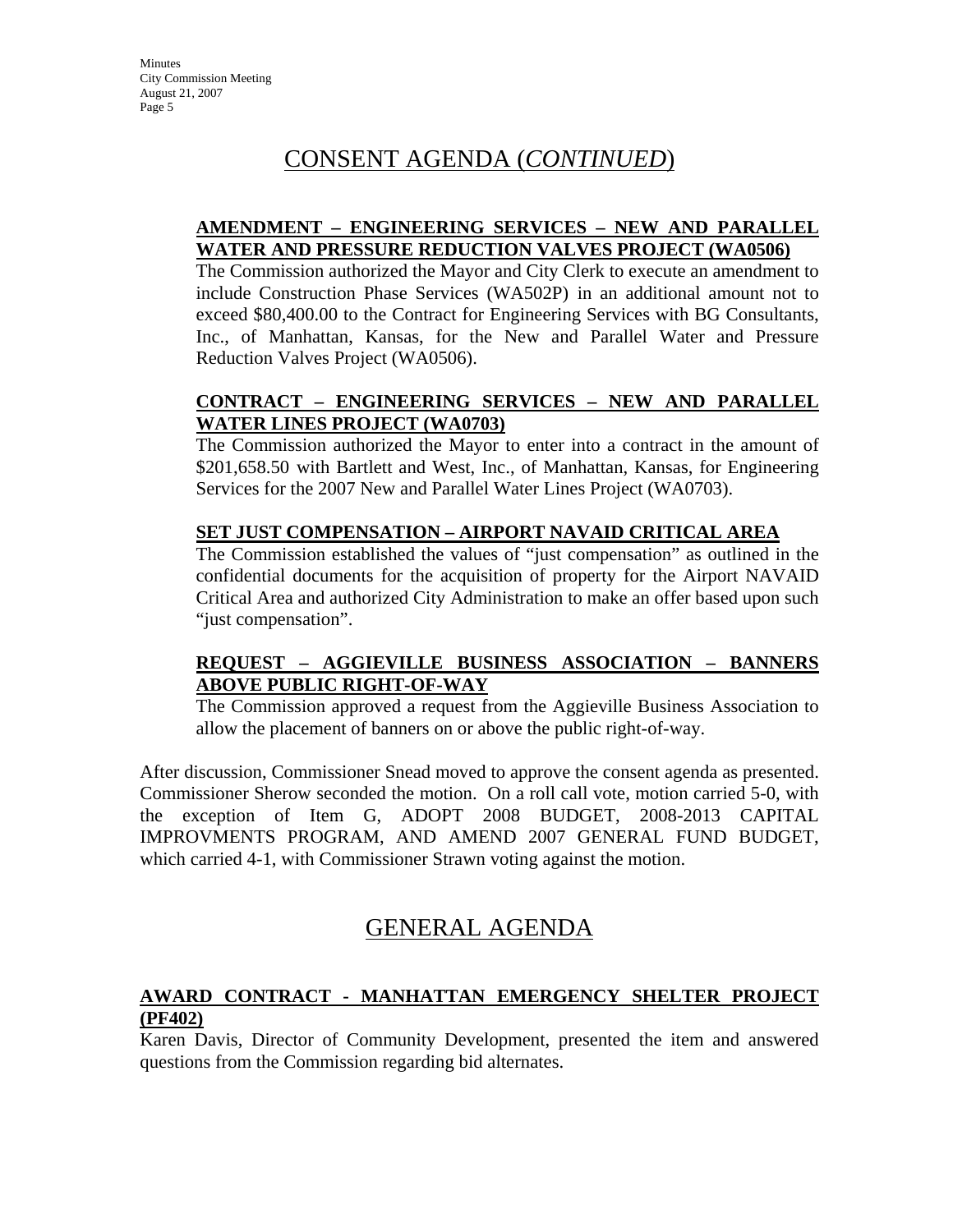## **AWARD CONTRACT - MANHATTAN EMERGENCY SHELTER PROJECT (PF402)** *(CONTINUED)*

Mandy Chapman Semple, Executive Director, Manhattan Emergency Shelter, Inc., provided additional information on the item and explained the need for an expanded facility. She asked the Commission to consider providing additional funds for the new facility and answered questions from the Commission regarding funding sources and clients that are served at the Shelter.

Ron Fehr, City Manager, responded to questions from the Commission regarding a provision to provide a loan to the Shelter for this project.

Mandy Chapman Semple, Executive Director, Manhattan Emergency Shelter, Inc., informed the Commission that a loan for the remaining amount would be an option and asked the Commission to match the contribution provided by Riley County.

After discussion, Commissioner Snead moved to approve the Architect's Estimate in the amount of \$1,495,000.00; award a contract in the amount of \$1,244,139.00 to the low bidder, Ron Fowles Construction Management Services Inc., of Manhattan, Kansas; waive building permit and utility fees for the for the Manhattan Emergency Shelter Project (PF402); and direct City Administration to provide a \$65,000.00 grant per year for a four year period from the Capital Improvement Program savings or Capital Reserve Fund for the Manhattan Emergency Shelter facility. Commissioner Sherow seconded the motion.

Mandy Chapman Semple, Executive Director, Manhattan Emergency Shelter, Inc., informed the Commission that the Shelter would be employing more people and that its clients will become employed in the community. She also stated that efficiencies will be gained with a new facility to serve more individuals at almost the same costs.

Ron Fehr, City Manager, responded to questions from the Commission regarding the availability of funds for this request.

After discussion, on a roll call vote, motion failed, 2-3, with Mayor Phillips and Commissioners Strawn and Hatesohl voting against the motion.

After discussion, Commissioner Hatesohl moved to approve the Architect's Estimate in the amount of \$1,495,000.00; award a contract in the amount of \$1,244,139.00 to the low bidder, Ron Fowles Construction Management Services Inc., of Manhattan, Kansas; waive building permit and utility fees for the for the Manhattan Emergency Shelter Project (PF402); and direct City Administration to provide a \$125,000.00 grant to the Shelter and provide a no interest loan for \$135,000.00 to Manhattan Emergency Shelter, Inc. Commissioner Strawn seconded the motion. After discussion, on a roll call vote, motion carried 5-0.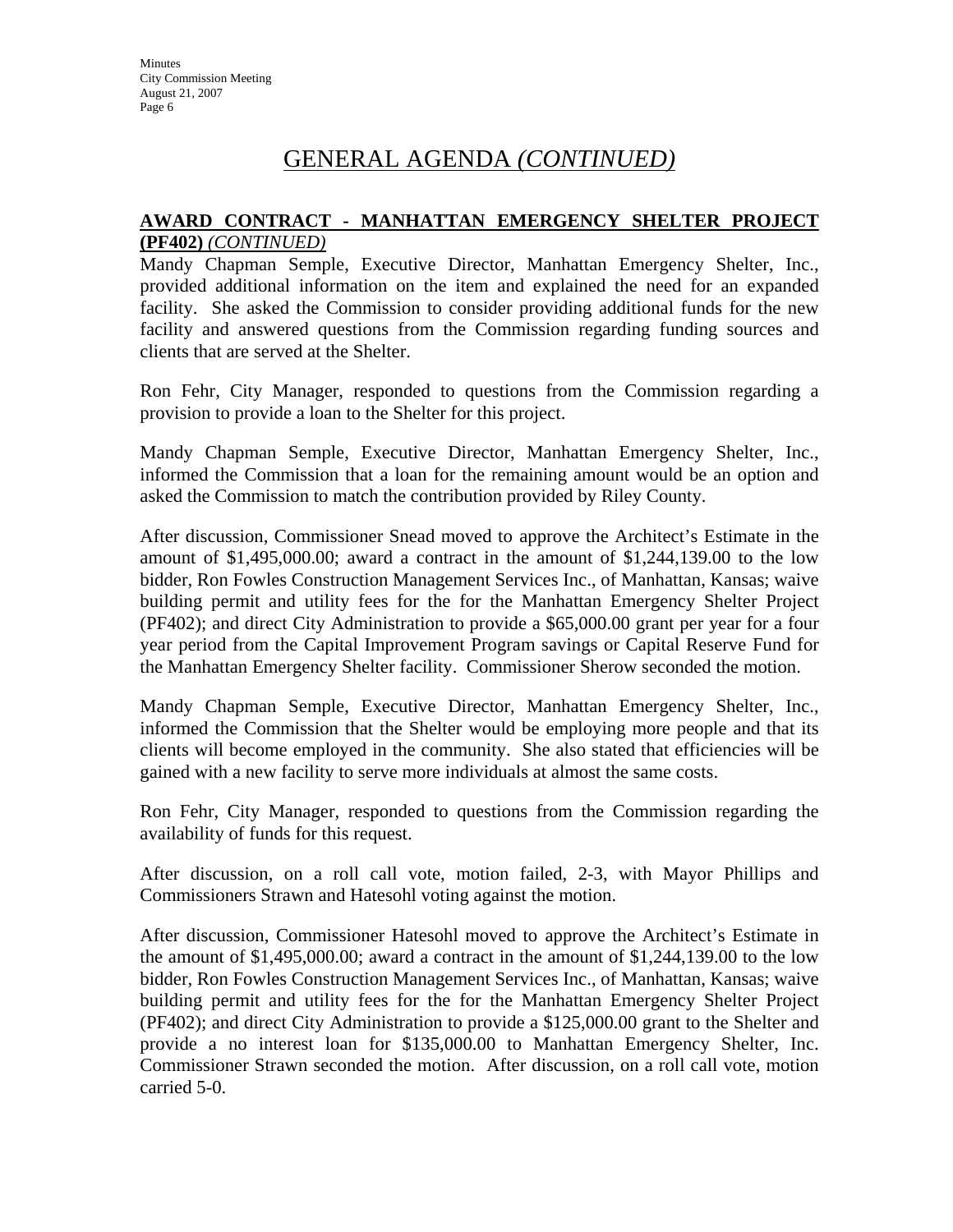## **FIRST READING – AMEND FINAL DEVELOPMENT PLAN -LOT 5, SOUTH WIND OFFICE PARK ADDITION; REZONE - SOUTHWIND LOFTS PLANNED UNIT DEVELOPMENT**

Eric Cattell, Assistant Director for Planning, presented the item and answered questions from the Commission.

Gwyn Riffel and Ron Fowles, Applicants, provided additional information on the item. They responded to questions regarding Shuss Road improvements, the creation of a benefit district to make the improvements, and the benefits of trail access.

Ron Fehr, City Manager, provided additional information on the item and answered questions from the Commission.

Ann Micklos, 210 Brush Creek Lane, provided a petition to the Commission that was signed by tenants of Brush Creek Lane. She voiced concern with the size of the development and location of the buildings, parking, trash, and density of the project. She then answered questions from the Commission and stated that she wasn't consulted by the developer or architect.

Mike Mecseri, Timber and Stone, Architect, informed the Commission that the issues raised tonight were new to him and responded to questions from the Commission.

Eric Cattell, Assistant Director for Planning, provided additional information on parking stall requirements.

Ron Fehr, City Manager, and Bill Frost, City Attorney, provided additional information and clarification on the potential of a benefit district for Shuss Road to be improved.

After discussion, Commissioner Hatesohl moved to approve first reading of an ordinance amending Lot 5 of South Wind Office Park Planned Unit Development and Ordinance No. 3770, based on the findings in the Staff Report *(See Attachment No. 1)*; and, approve first reading of an ordinance rezoning Southwind Lofts Planned Unit Development, based on the findings in the Staff Report *(See Attachment No. 1)*, with the eight conditions of approval recommended by the Planning Board. Commissioner Strawn seconded the motion. On a roll call vote, motion carried 5-0.

# **FIRST READING - AMEND FINAL DEVELOPMENT PLAN – LOT, LIMEY POINTE COMMERCIAL PLANNED UNIT DEVELOPMENT**

Eric Cattell, Assistant Director for Planning, presented the item.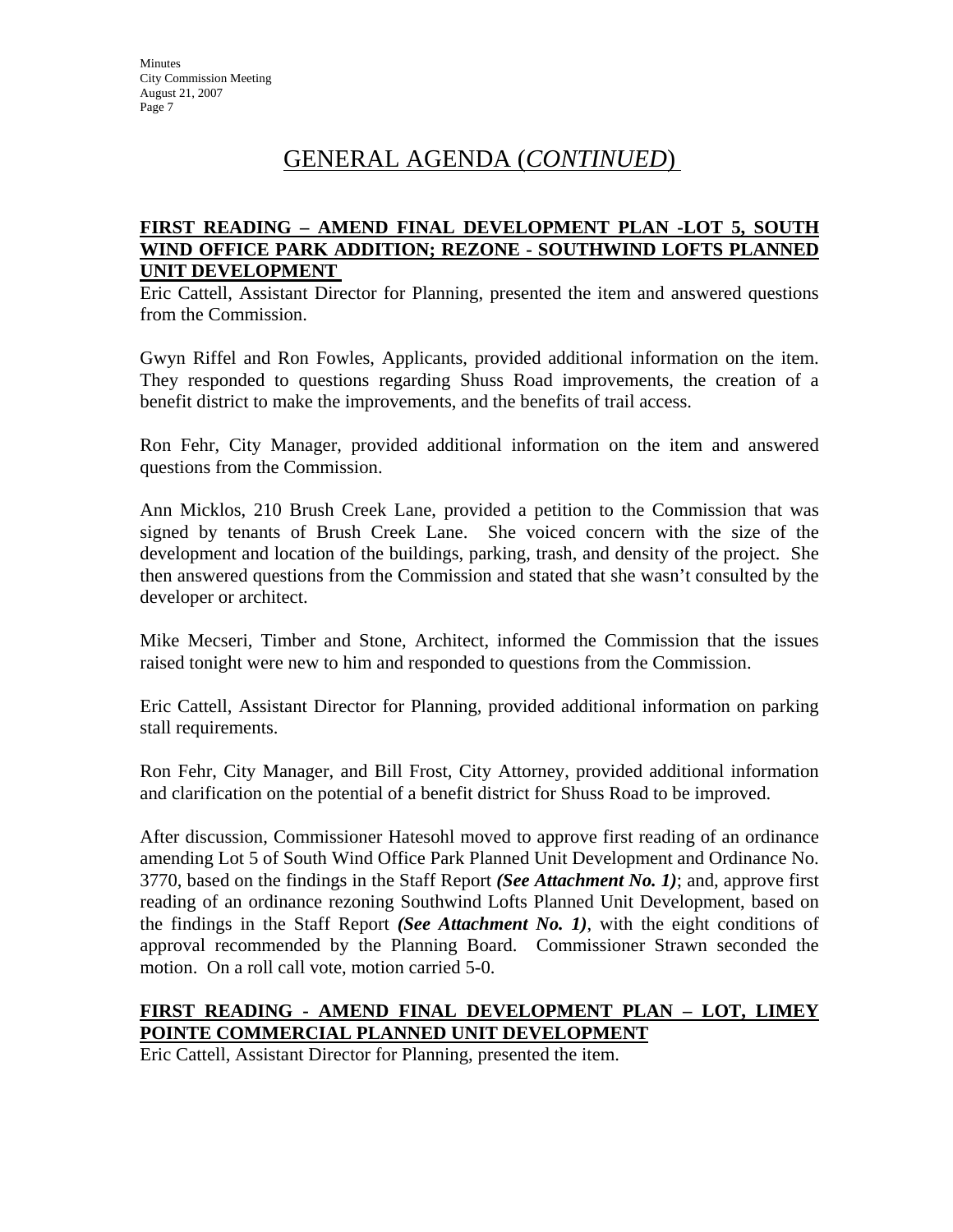## **FIRST READING - AMEND FINAL DEVELOPMENT PLAN – LOT, LIMEY POINTE COMMERCIAL PLANNED UNIT DEVELOPMENT** *(CONTINUED)*

Spencer Lombardo, Dial Realty, provided additional information on the item and answered questions from the Commission regarding Lot 6.

After discussion, Commissioner Snead moved to override the Manhattan Urban Area Planning Board's recommendation, and modify the amendment of the Final Development Plan for Lot 5 of Limey Pointe PUD, generally located at McCall Road and Hostetler Drive, and Ordinance No. 6566, to incorporate the building and signage changes shown in the revised application documents, based on the findings in the Staff Report *(See Attachment No. 2)* and Supplemental Memorandum *(See Attachment No. 3)*, with the one condition of approval recommended by the Planning Board and with the second condition of approval that the skirted pole sign shall include a three (3) foot tall masonry planner around the base, incorporating masonry materials similar to those used in the building as recommended by City Administration. Commissioner Hatesohl seconded the motion. On a roll call vote, motion carried 5-0.

### **FIRST READING – ANNEX/REZONE - KNIGHT'S PARK ADDITION**

Eric Cattell, Assistant Director for Planning, presented the item and responded to questions from the Commission.

Curt Loupe, Director of Parks and Recreation, responded to questions regarding the park land identified in the Addition.

Chris Bohm, Ruggles and Bohm, provided additional information on the item regarding past flooding issues, flood elevations of the subject property, Martlatt Drainage Channel, required fill for the project, and addressed improvements that are planned to be made in the area. He provided reasons that the proposal should be supported and asked that the item go back to the Manhattan Urban Area Planning Board.

Russ Weisbender, Applicant, spoke of the positive attributes of the project and the need to provide the area with affordable housing. He asked the Commission to consider the request and to re-evaluate the project with the Comprehensive Land Use Plan. He then answered questions about the proposal and the Marlatt drainage ditch improvements that will need to be made.

Paul Irvine, 3370 Casement Road, informed the Commission that he has lived in the area since 1947 and is familiar with the associated water problems. He voiced concern that the development would have a negative impact on his property and requested the Commission deny the request to annex and rezone Knight's Park Addition.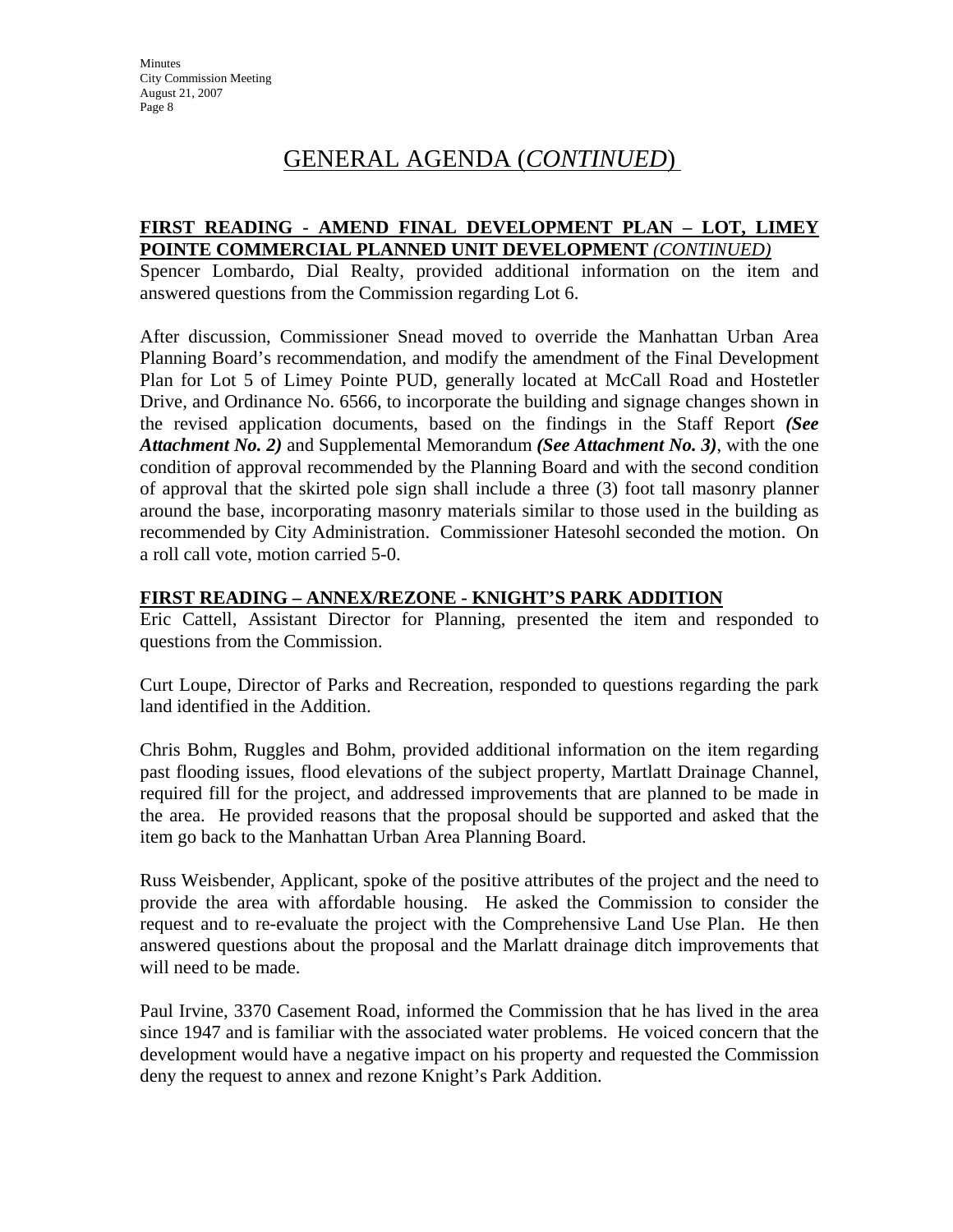### **FIRST READING – ANNEX/REZONE - KNIGHT'S PARK ADDITION** *(CONTINUED)*

Lyle Butler, President, Manhattan Area Chamber of Commerce, informed the Commission that this developer has targeted the affordable housing market and that he appreciates his efforts and, those efforts from other builders to meet the needs of affordable housing in our marketplace. He then answered questions from the Commission regarding Fort Riley and provided a status update on troop strength and, stated the 2011 anticipated assignments are still on schedule for 19,000 soldiers to be assigned to Fort Riley.

Chris Bohm, Ruggles and Bohm, provided additional information on the proposal and responded to questions about drainage, Corps of Engineers, FEMA, and questions raised by the Commission. He stated the drainage situation east of Casement is the same as west of Casement.

Russ Weisbender, Applicant, informed the Commission that they have taken great measures to provide a level of protection better than 60 percent of Manhattan.

Rob Ott, City Engineer, responded to questions from the Commission regarding software from the Corps of Engineers and traffic analysis.

At 10:15 p.m., the Commission took a brief recess.

Chris Bohm, Ruggles and Bohm, responded to additional questions regarding drainage and the subdivision process.

Rob Ott, City Engineer, and Ron Fehr, City Manager, provided additional information on the item and responded to questions from the Commission.

Bill Frost, City Attorney, provided clarification on the requested annexation and rezoning and answered questions from the Commission.

After discussion, Commissioner Snead moved to return the item to the Manhattan Urban Area Planning Board for further consideration with discussion of issues to be addressed with the Comprehensive Land Use Plan, land allocations, the growth vision, and the consistency with the intent and purpose of the zoning ordinance, and, with any additional feedback from the Planning Board to clarify their perspective on the issues raised by the application. Commissioner Hatesohl seconded the motion.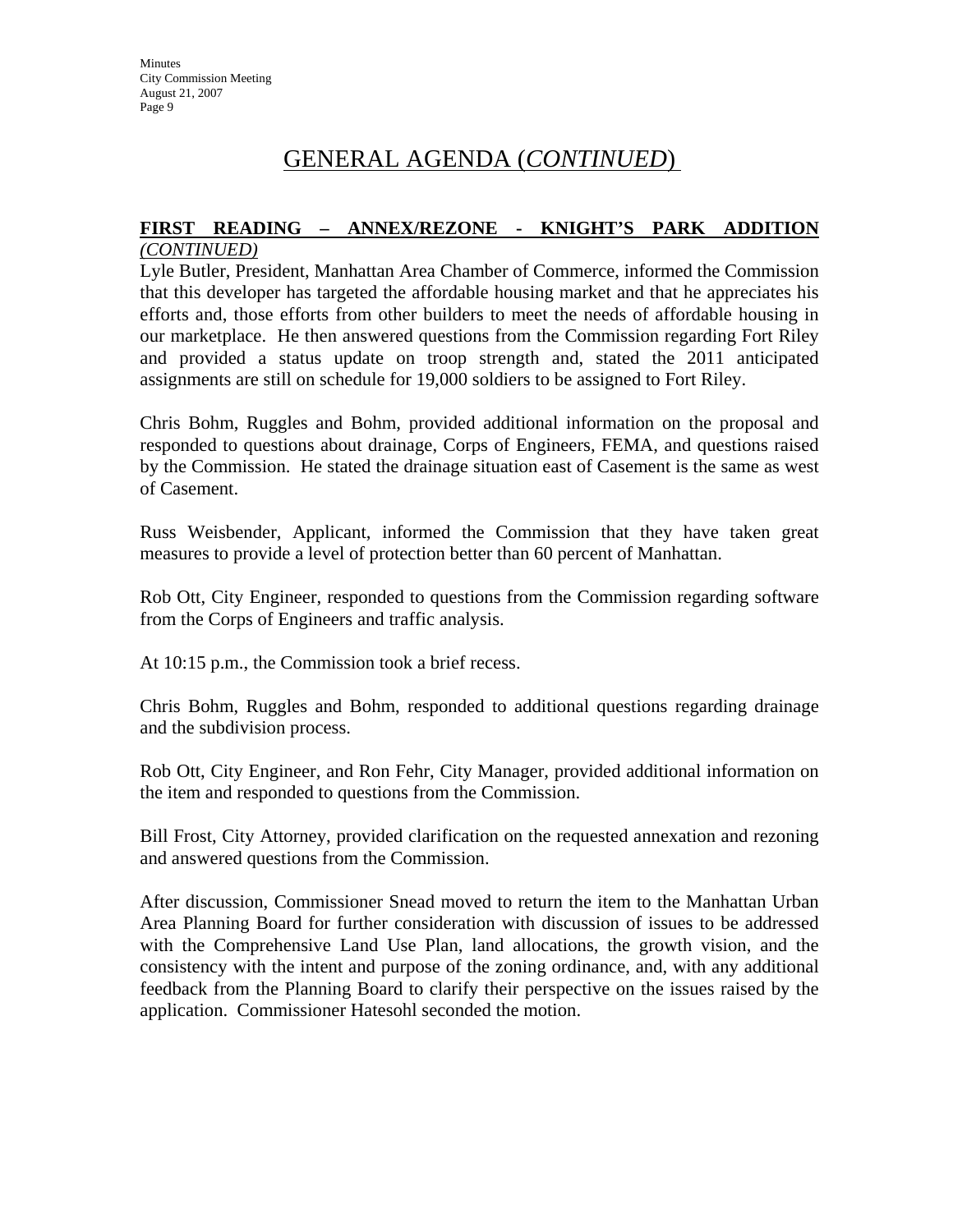#### FIRST READING - ANNEX/REZONE - KNIGHT'S PARK ADDITION (CONTINUED)

Ron Fehr, City Manager, and Eric Cattell, Assistant Director for Planning, asked for clarification on the motion and provided additional information on the item. They informed the Commission that the item will take more time before it comes back to the Commission.

After additional discussion, on a roll call vote, motion carried 4-1, with Commissioner Sherow voting against the motion.

#### FIRST READING - STORMWATER REGULATORY ORDINANCE

Steve Hampton, Engineer III, presented the item.

Rob Ott, City Engineer, and Steve Hampton, Engineer III, provided additional information on the item and responded to questions from the Commission.

After discussion, Commissioner Strawn moved to approve first reading of a regulatory stormwater Ordinance. Commissioner Hatesohl seconded the motion. On a roll call vote, motion carried 5-0.

## **ADJOURNMENT**

At 11:11 p.m. the Commission adjourned.

Roes, CMC, City Clerk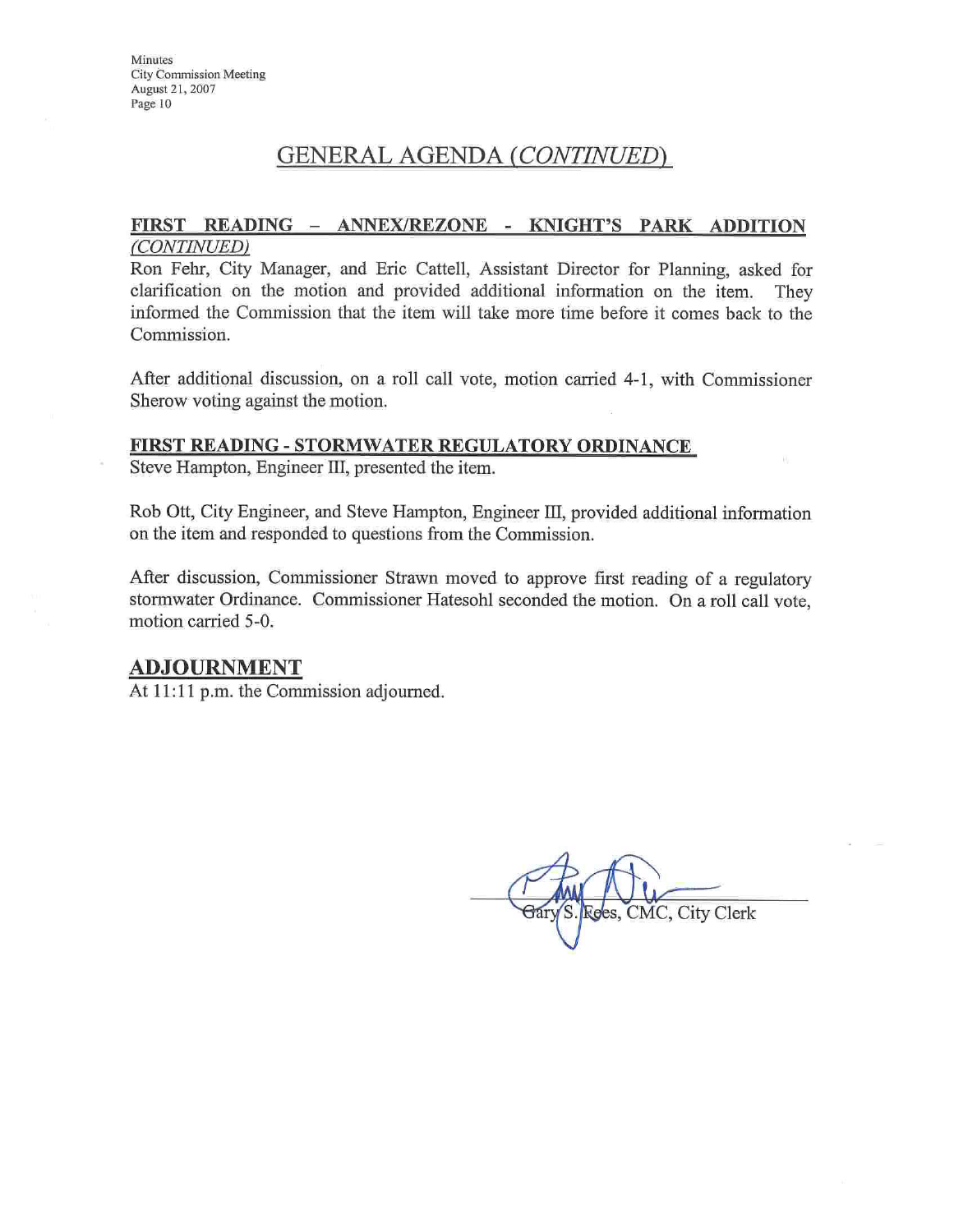### **STAFF REPORT**

## **APPLICATION TO REZONE PROPERTY TO PLANNED UNIT DEVELOPMENT DISTRICT AND THE AMENDMENT OF A FINAL DEVELOPMENT PLAN**

# **BACKGROUND**

**PROPOSED CHANGES:** The rezoning for the proposed Southwind Lofts PUD is to allow a total of thirteen (13) residential dwelling units in four (4) buildings, one of which is an existing building. Proposed Permitted Uses include: Two-family dwellings and Multiple-family dwellings. The Final Development Plan amendment modifies the traffic circulation and off-street parking. The proposed project consists of two parts:

1. The rezoning of Lots 6 and 7, in the Bullock Addition; and,

2. An Amendment of the approved Final Development Plan of Lot 5, South Wind Office Park Addition.

**REZONING LOCATION:** 230 Shuss Road.

### **PROPOSED REZONING:**

**FROM:** R-2, Two Family Residential District.

**TO:** PUD, Planned Unit Development District.

### **PROPOSED FINAL DEVELOPMENT PLAN AMENDMENT:**

The Amendment of the Final Development Plan of Lot 5 is to modify the traffic circulation and off-street parking on Lot 5 to allow access across Lot 5 to the proposed Southwind Lofts PUD and to relocate a five (5) of the off-street parking on Lot 5 and to allow shared off-street parking with the proposed Southwind Lofts PUD. No other changes to the Southwind Office Park are proposed.

There are 28 existing off-street parking spaces serving the office building. Five (5) spaces on the southwestern part of the parking area are relocated along a driveway leading to Southwind Lofts PUD. Total number of spaces after amendment is 28.

**AMENDMENT LOCATION:** 222 Southwind Place.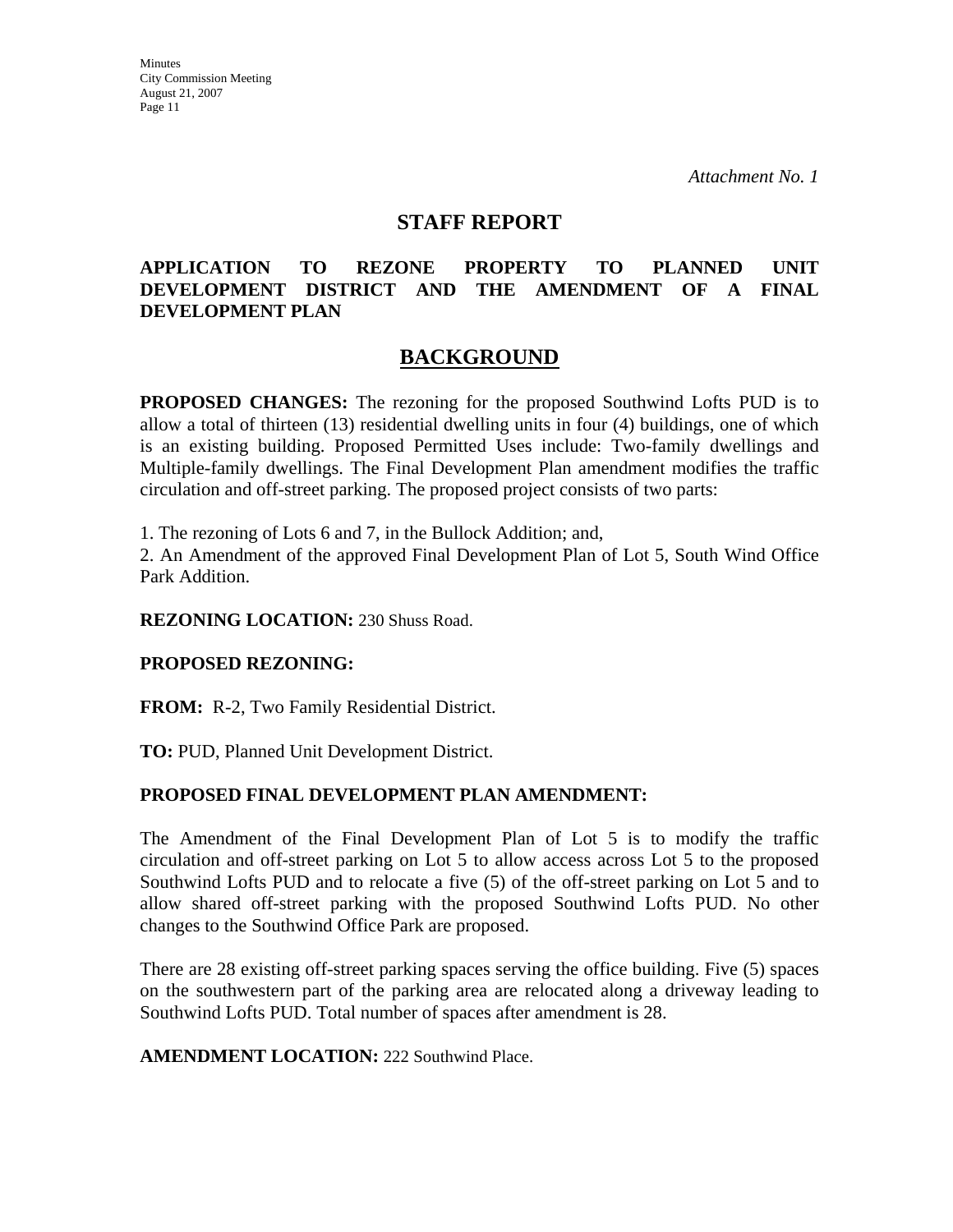## **OWNER/APPLICANT:** Fowles-Riffel, LLC (Ron Fowles and Gwyn Riffel).

**OWNER/APPLICANT ADDRESSES:** 222 Southwind Place and 230 Shuss Road.

## **DATE OF PUBLIC NOTICE PUBLICATION:** Monday, June 25, 2007

# **DATE OF PUBLIC HEARING: PLANNING BOARD:** Monday, July 16, 2007 Tabled to August 6, 2007

**CITY COMMISSION:** Tuesday, August 21, 2007.

**REZONING AND AMENDMENT AREA:** Total area: 1.9 acres or 82,328 square feet.

Rezoning: approximately .97 acres (42,253 square feet).

Amendment: approximately .92 acres (40,075 square feet).

**PROPOSED BUILDINGS AND STRUCTURES:** No change is proposed to the interior or the exterior of the Southwind Office Park office building.

Proposed residential buildings include three new buildings and the modification of an existing one story single family dwelling to a two-family dwelling. Fowles-Riffel, LLC will own and maintain the common areas.

Proposed buildings consist of:

Units 1, 2 and 3: Three family one-bedroom dwelling units in a one story building approximately 11 feet in height.

Units 4 and 5: Two family dwelling two-bedroom and three-bedroom dwelling units in a one story building (conversion of existing single family dwelling unit) approximately 11 feet in height.

Units 6 and 7: Two family dwelling one-bedroom units in a one story dwelling building approximately 11 feet in height.

Units 8-13: Six family one-bedroom dwelling units in a two story building approximately 32 feet in height.

A total of 18 bedrooms are proposed.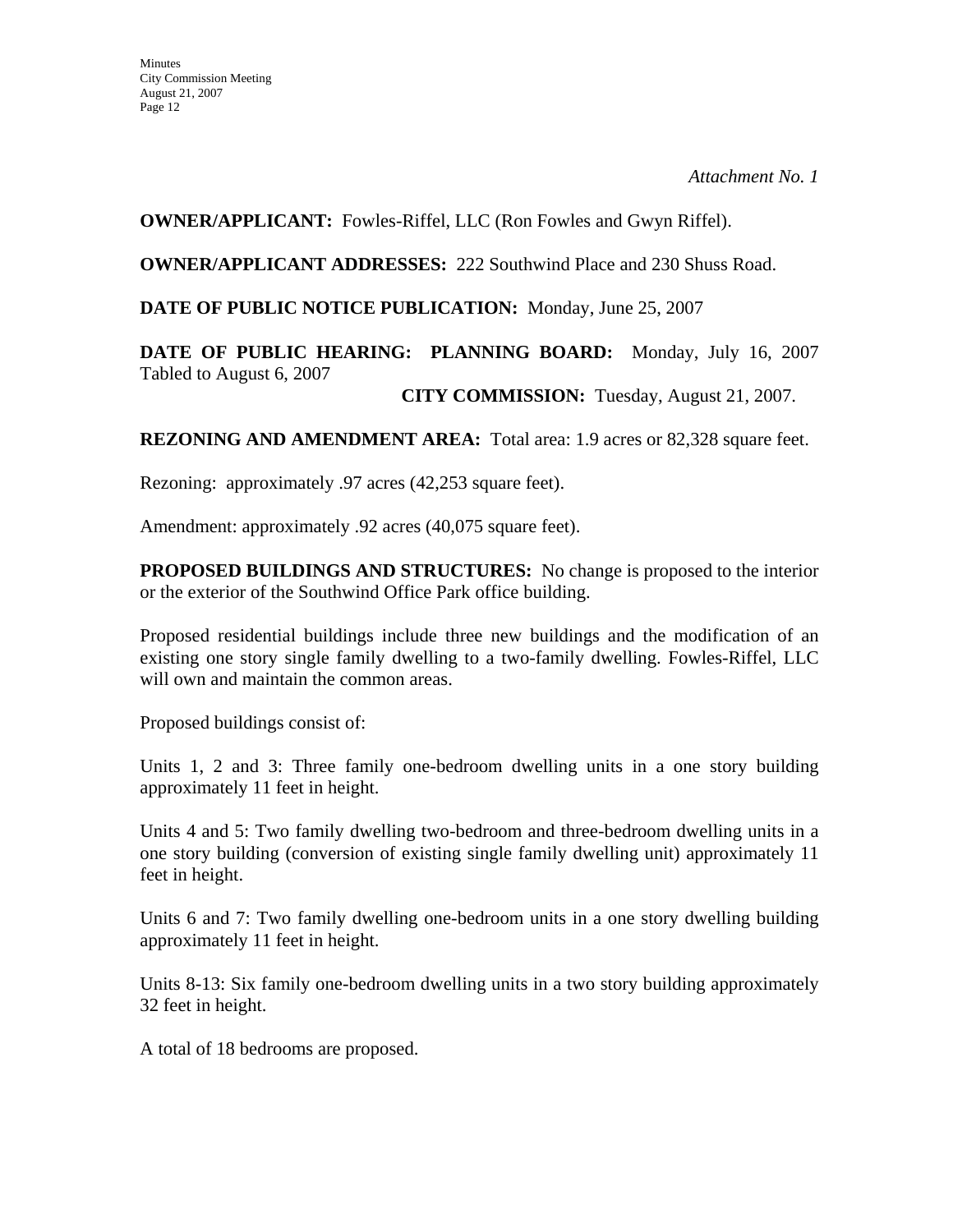*Attachment No. 1*

Buildings are proposed to be constructed with EFIS walls and standing seam metal roofs with metal clad windows. Entrances are from the front of each building in Units 1-5 have no rear access or decks/patios on the west or north sides of the site. A rear deck is proposed on the east side with Unit 6 and a patio with Unit 7.

The two story six unit building is proposed to be constructed with the same exterior and roof materials as the other buildings. Each first floor unit has a patio on the north and south sides of the unit. Each second floor unit has a deck on the north side and balcony on the south side along Shuss Road. Each unit is offset at an angle to the street at an approximate 5 foot front yard setback for the building wall and 2 feet for roof overhang. The walkway along Shuss Road is at the property line and is access from off-street parking to the unit.

### **PROPOSED LOT COVERAGE**

| <b>USE</b>              | <b>Square Feet (sf)</b> | <b>Percentage</b> |
|-------------------------|-------------------------|-------------------|
| Building (lots 6 and 7) | $10,040$ sf             | 23.7%             |
| Parking/Drives          | $9,771$ sf              | 23.1%             |
| Landscaping/Open space  | $22,469$ sf             | 53.1%             |

### **PROPOSED SIGNS**

| <b>Type</b> | <b>Dimensions</b>        | <b>Lighting</b>           |
|-------------|--------------------------|---------------------------|
| Wall        | 8 ft long by 4 feet tall | External goose neck lamps |

Identification signs, "Southwind Lofts", are proposed on the east and west walls of the two story building along Shuss Road. Materials may be wood or metal.

Exempt signage described in Article VI, Section 6-104 of the Zoning Regulations such as flags, address numerals, directional, holiday lighting, campaign and other exempt signs will be allowed.

**PROPOSED LIGHTING:** All lighting will be downcast and shaded. Lights will be wall packs, light poles (10 feet tall near residential entrances) and new light poles to match existing in Southwind Office Park.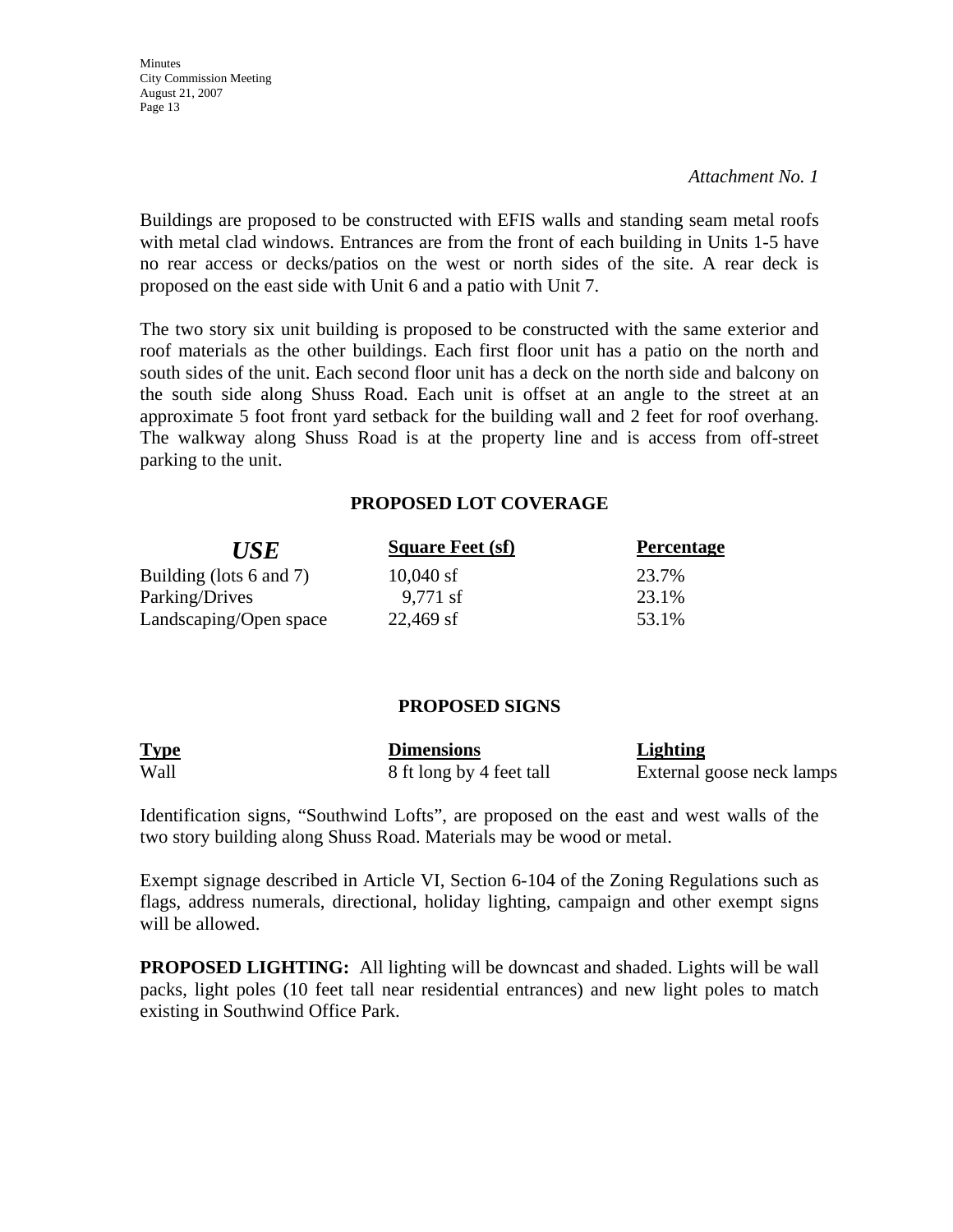# **REVIEW CRITERIA FOR PLANNED UNIT DEVELOPMENTS**

**1. LANDSCAPING:** A large mature oak tree will be preserved as a focal point within the Southwind Lofts PUD with additional landscape plantings, trees, shrubs and lawn throughout the site. Water source is underground irrigation to be maintained by the applicant/owner.

Lot 5 remains unchanged. A landscape berm at the entrance will be modified to improve sight distance, but no other changes to landscaping are proposed.

**2. SCREENING:** Off-street parking will be internal to the site and separated by buildings from a two family zone to the west of the PUD. A trash dumpster will be screened with a 6 foot tall wood fence. No changes on Lot 5.

**3. DRAINAGE:** The rezoning site drains to Shuss Road to an existing concrete box. Onsite detention is not required. The applicant proposes to vacate the existing drainage easement along Shuss Road and construct an underground concrete box from the southwest corner of the site across Shuss Road to the existing box. The site will drain to storm sewer inlets, which will connect to the proposed box. A drainage report was submitted by the applicant's consultant and reviewed and accepted by the City Engineer (attachment).

**4. CIRCULATION:** The Amendment shows the entrance off Shuss Road unchanged. A new driveway will connect to the west to the proposed Southwind Lofts area. Private access across Lot 5 to Southwind Lofts will be provided. A Travel Easement off Shuss Road to Southwind Lofts is proposed and named South Oak Place. Emergency Service providers will need to review the name, which may need to change with the Final Development Plan and Final Plat.

Off-street parking is managed and controlled by the applicant/owner. A total of 28 offstreet parking spaces will serve the office, consistent with the existing conditions.

The residential portion consists of 18 total bedrooms and 19 parking spaces are proposed with 8 to the east of the lofts that can be shared with Lot 5.

Pedestrian access will be from internal walks from parking areas. Sidewalk will need to be provided along Shuss Road to connect to internal walks when Shuss Road is improved to an urban section. If Shuss Road is not improved, a sidewalk connection to the southeast along the north side of Shuss Road to the improved portion on Southwind Road will need to be provided.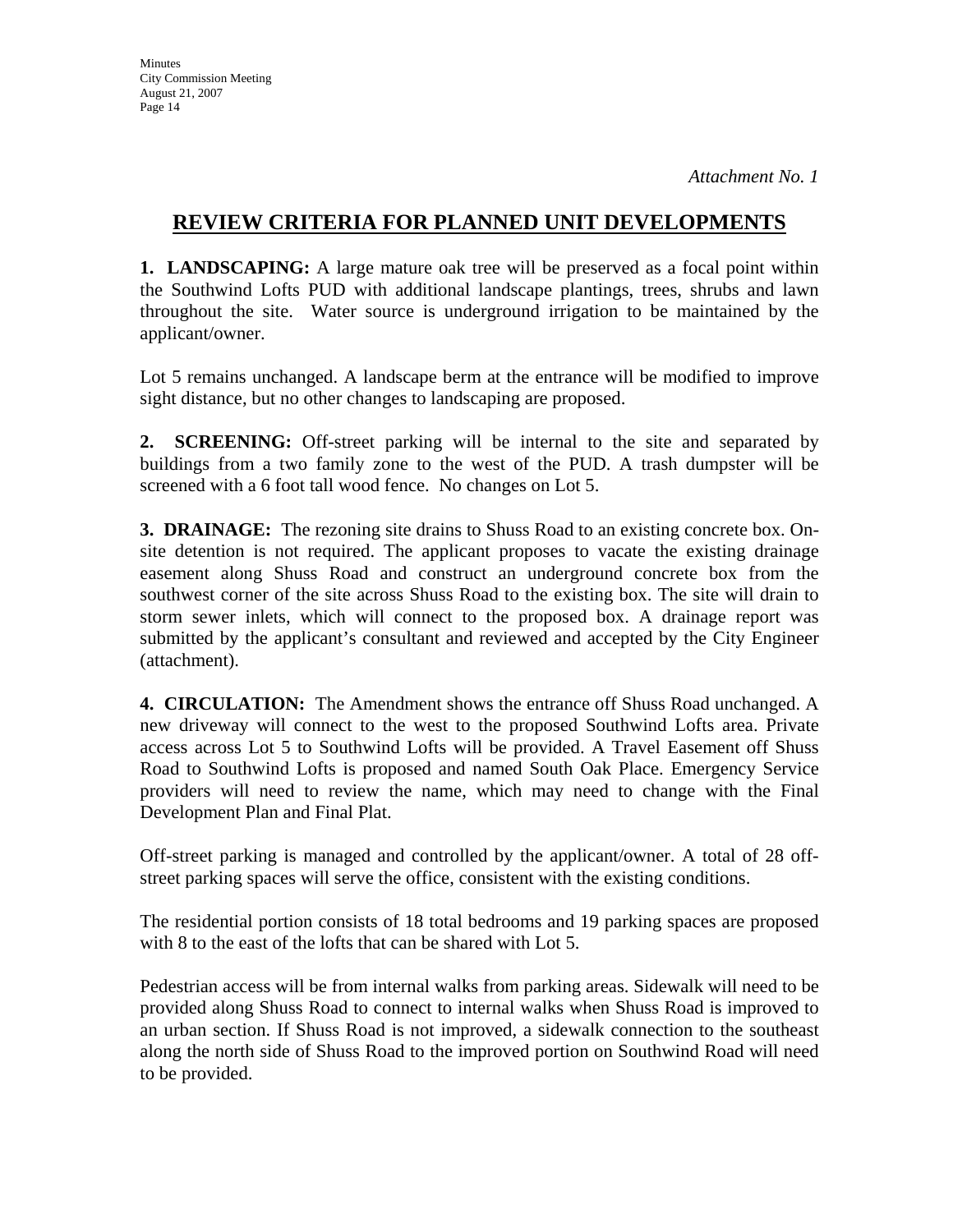*Attachment No. 1*

A traffic report was submitted by the applicant and reviewed and accepted by the City Engineer (attachment). Minimal impact on the surrounding street network is expected as a result of the Amendment. The City Engineer recommends that, "*The development should be required to bring this portion of Shuss Road up to the City of Manhattan current urban standards for public streets. The street condition today is a gravel road with a horizontal curve that is sharper than was is allow on our streets today for new roadways. The developer should be required construct new curb & gutter, new street pavement, any required storm sewers structures and new sidewalks to be in conformance with our current specification for city streets*."

The applicant has indicated a benefit district should be created with adjoining owners to improve Shuss Road to Brushcreek Lane.

**5. OPEN SPACE AND COMMON AREA:** Approximately 53 % of the PUD rezoning site is open space, after the proposed construction of driveway and off-street parking.

**6. CHARACTER OF THE NEIGHBORHOOD:** The neighborhood is generally characterized by a large community commercial shopping development and professional and business office activities along a major street. Low density two family residential is a lesser part of the area with low density single family separated by terrain and dense tree and other natural vegetation.

# **MATTERS TO BE CONSIDERED WHEN AMENDING A PLANNED UNIT DEVELOPMENT**

# **WHETHER THE PROPOSED AMENDMENT IS CONSISTENT WITH THE INTENT**

**AND PURPOSE OF THE APPROVED PUD, AND WILL PROMOTE THE EFFICIENT DEVELOPMENT AND PRESERVATION OF THE ENTIRE PUD:**  The proposed changes are consistent with the office/business nature of the PUD and, at a minimum, maintain the number of off-street parking spaces and circulation pattern for Lot 5.

**WHETHER THE PROPOSED AMENDMENT IS MADE NECESSARY BECAUSE OF CHANGED OR CHANGING CONDITIONS IN OR AROUND THE PUD, AND THE NATURE OF SUCH CONDITIONS:** The amendment is necessary to accommodate a circulation and shared parking arrangement with the proposed Southwind Lofts PUD, a residential development. The neighborhood has changed in recent years to include a large commercial shopping center and corresponding intensity of activity.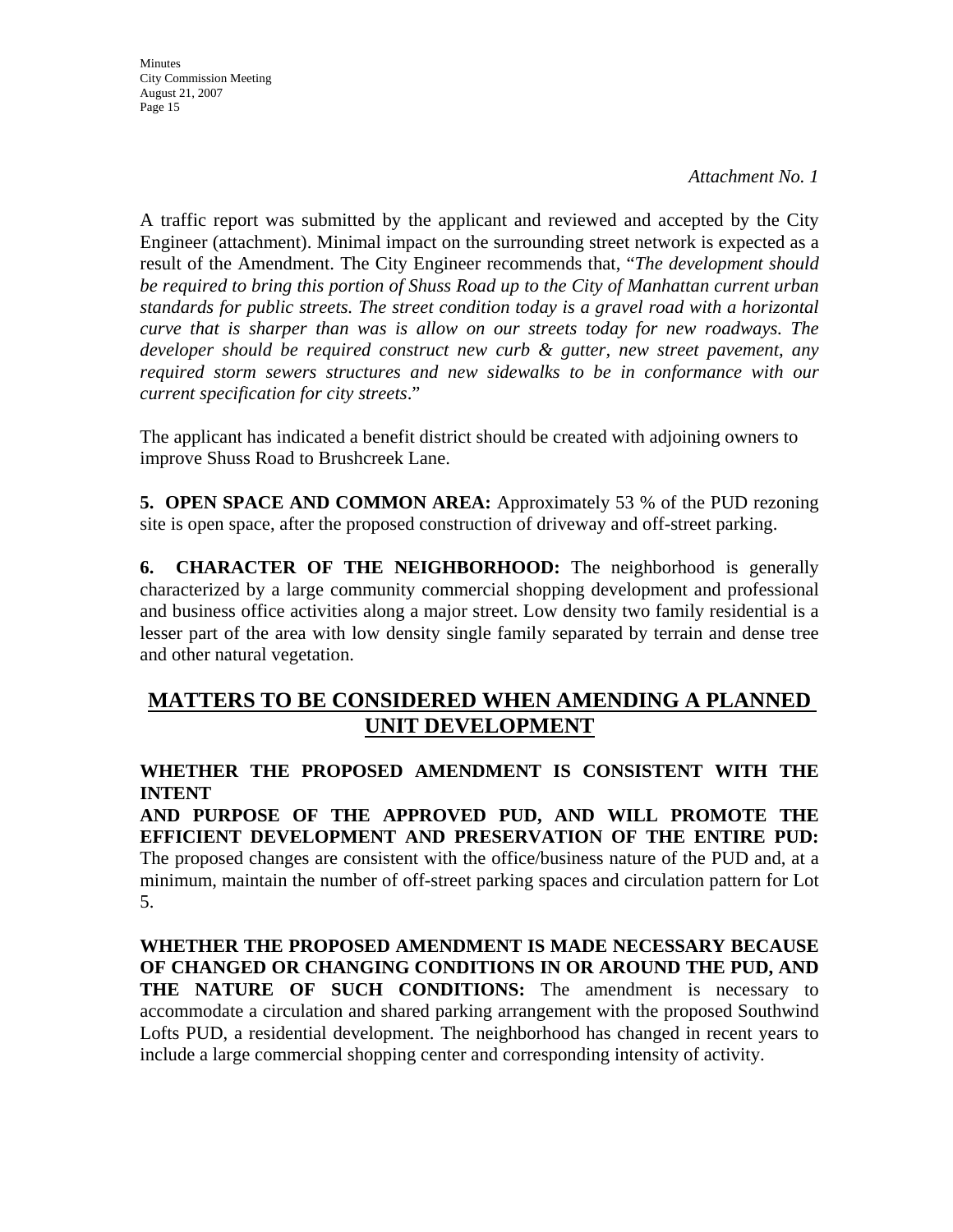*Attachment No. 1*

**WHETHER THE PROPOSED AMENDMENT WILL RESULT IN A RELATIVE GAIN TO THE PUBLIC HEALTH, SAFETY, CONVENIENCE OR GENERAL WELFARE, AND IS NOT GRANTED SOLELY TO CONFER A SPECIAL BENEFIT UPON ANY PERSON:** The proposed amendment will remove a visual barrier that partially blocks views of drivers making left hand turns to Southwind Lofts at the dividing point of Southwind Place. The amendment to modify the circulation and shared parking is intended to serve clients of the office use on Lot 5 in Southwind Park and the residents of Southwind Lofts PUD. The proposed amendment, in association with the rezoning, provides a housing opportunity in proximity to a commercial shopping center with retail, restaurant, and other services.

# **MATTERS TO BE CONSIDERED WHEN CHANGING ZONING DISTRICTS**

**1. EXISTING USE:** single family dwelling on two lots and office building on one lot.

**2. PHYSICAL AND ENVIRONMENTAL CHARACTERISTICS:** The proposed rezoning site consists of a vacant residential lot along Shuss Road with an existing residence on the northern lot. The site slopes and drains downhill from north to south to an open drainage swale along Shuss Road, which directs run-off to the southeast to a concrete box. The frontage is dominated by a large oak tree, which will be preserved. The remainder of the yard is open landscaped space with scattered trees throughout the site. Access to the house is a gravel driveway on the eastern side of the site connecting with Shuss Road.

Lot 5 is a developed site consisting of an office building and off-street parking with lawn and trees.

No portion of either site is in a flood plain.

## **3. SURROUNDING LAND USE AND ZONING:**

**(a.) NORTH:** Professional and business office, single-family dwellings; PUD and R, Single-Family Residential District.

**(b.) SOUTH:** Commercial retail shopping center and gravel public street (Shuss Road); PUD.

- **(c.) EAST:** Seth Child Road and commercial retail; PUD.
- **(d.) WEST:** Two-family dwellings; R-2, Two-Family Residential District.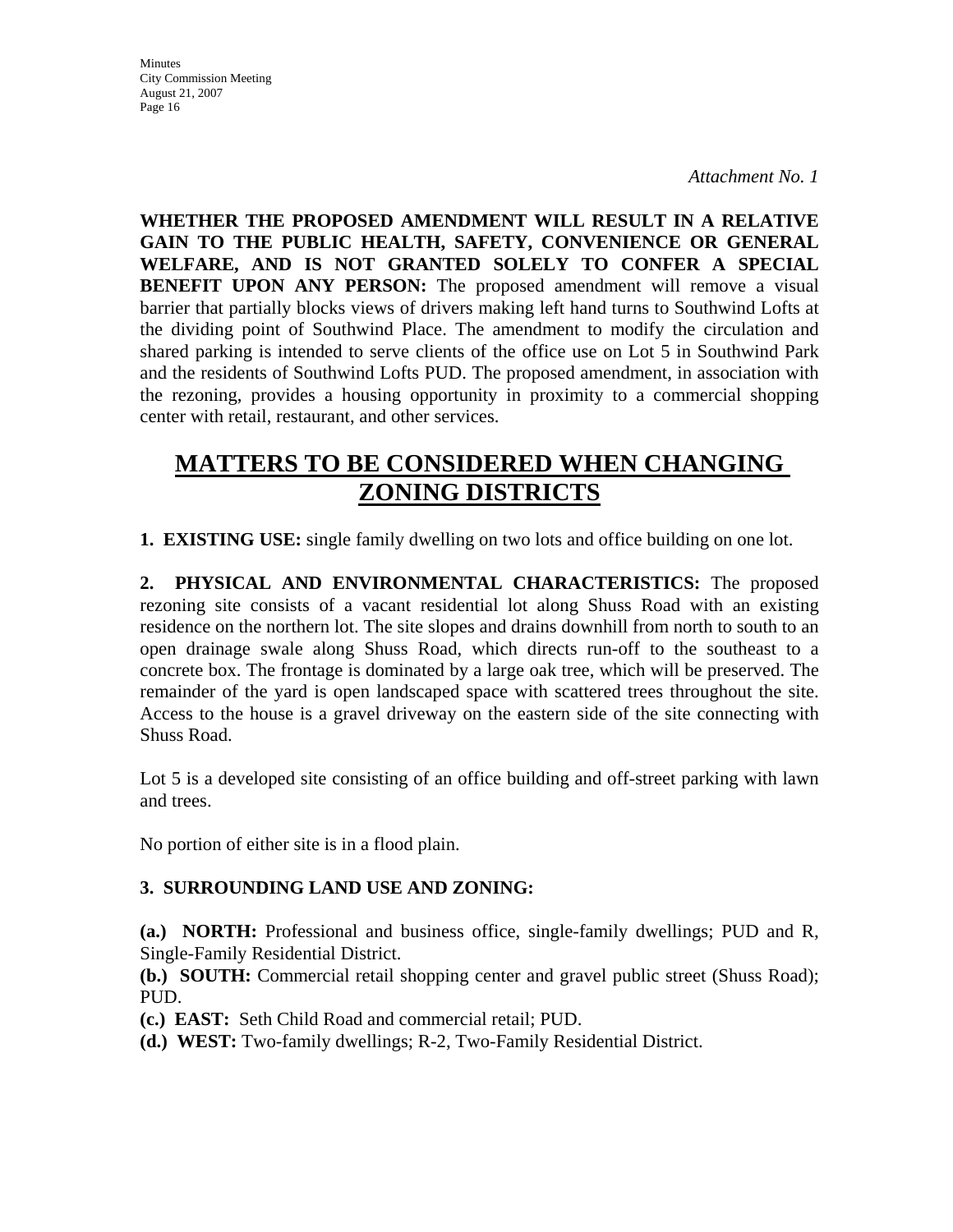**4. CHARACTER OF THE NEIGHBORHOOD:** The neighborhood is generally characterized by a large community commercial shopping development and professional and business office activities along a major street. Low density two family residential is a lesser part of the area with low density single family separated by terrain and dense tree and other natural vegetation.

**5. SUITABILITY OF SITE FOR USES UNDER CURRENT ZONING:** The rezoning and amendment sites are suitable for the uses for which they are currently zoned.

**6. COMPATIBILITY OF PROPOSED DISTRICT WITH NEARBY PROPERTIES AND EXTENT TO WHICH IT MAY HAVE DETRIMENTAL AFFECTS:** The proposed residential dwellings are consistent with the character of the area. The site will serve as a transitional zone between professional office, community commercial and lower density single and two family dwellings. No detrimental impacts are anticipated as a result of the proposed changes. Access will be from Shuss Road and a professional office area. Drainage will be improved with a proposed concrete box replacing an open swale along Shuss Road. Lighting will be downcast and shaded and residential in scale and character.

Dwelling units are oriented inward with the rear of residential buildings on the west side of the PUD facing the rear of two family dwellings to the west. The western yard would be considered a side yard with a minimum 8 foot setback, which is the proposed setback. Single family residential to the north is buffered by terrain changes and densely vegetated space along the northern boundary of the PUD. Reduced setbacks along the north lot line are proposed at 2 feet and are separated from areas to the north by the dense vegetation on the adjacent property. The closest house to the north is approximately 216 feet north of the northern boundary of the building location at 2 feet. Setbacks on the east side of the PUD are as close as zero feet to 1 foot. The applicant's office building is approximately 13-22 feet from the proposed residential building. Reduced front yards along Shuss Road will not impact views of other property in the vicinity of the site.

The owners of the Southwind Office Park have agreed to the amendment (attachment).

**7. CONFORMANCE WITH COMPREHENSIVE PLAN:** The Future Land Use Map of the Manhattan Urban Area Comprehensive Plan shows site in the Southwest Planning Area as a combination of Office/Research Park and Residential Low/Medium density (RLM) development.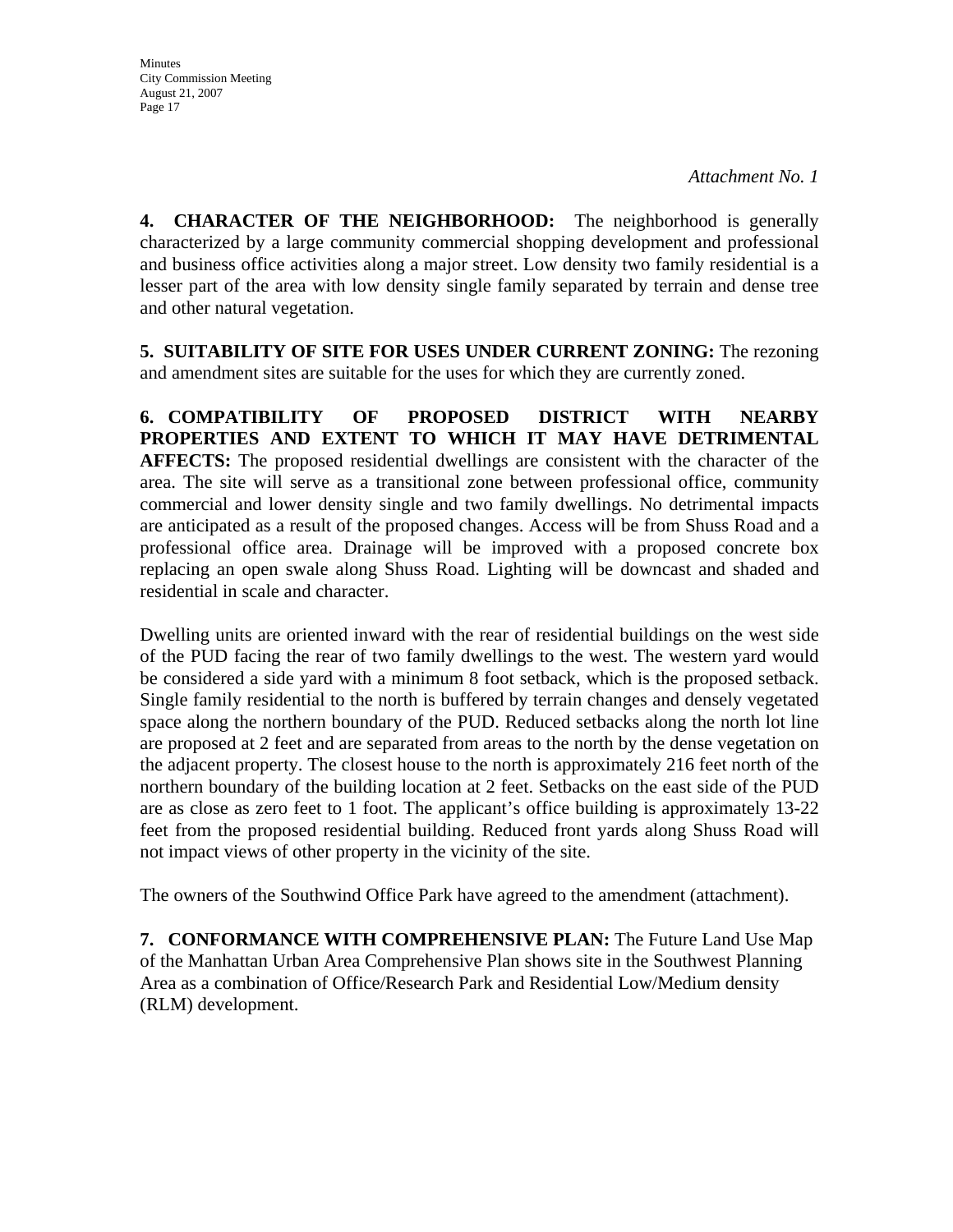Applicable goals, principles, and policies related to the proposed rezoning consist of:

## *Chapter 4: Land Use and Growth Management*

Policies of the RLM category include:

# *RLM 1: Characteristics*

*The Residential Low/Medium Density designation incorporates a range of single-family, single-family attached, duplex, and town homes, and in appropriate cases include complementary neighborhood-scale supporting land uses, such as retail, service commercial, and office uses in a planned neighborhood setting, provided they conform*  with the policies on Neighborhood Commercial Centers. Small-scale multiple-family *buildings and condominiums may be permissible as part of a planned unit development, or special mixed-use district, provided open space requirements are adequate to stay within desired densities.* 

## *RLM 2: Appropriate Density Range*

*Densities in the Residential Low/Medium designation range between less than one dwelling unit/acre up to 11 dwelling units per net acre.* 

## *RLM 3: Location*

*Residential Low/Medium Density neighborhoods typically should be located where they have convenient access and are within walking distance to community facilities and services that will be needed by residents of the neighborhood, including schools, shopping areas, and other community facilities. Where topographically feasible, neighborhoods should be bounded by major streets (arterials and/or collectors) with a direct connection to work, shopping and leisure activities.* 

# *RLM 4: Variety of Housing Styles*

*To avoid monotonous streetscapes, the incorporation of a variety of housing models and sizes is strongly encouraged in all new development.* 

## *Chapter 9: Housing and Neighborhoods*

Relevant Goal, Guiding Principles, and Policy:

## *Goal #2:*

*Ensure that new housing represents a variety of housing types and costs appropriate to the neighborhood.*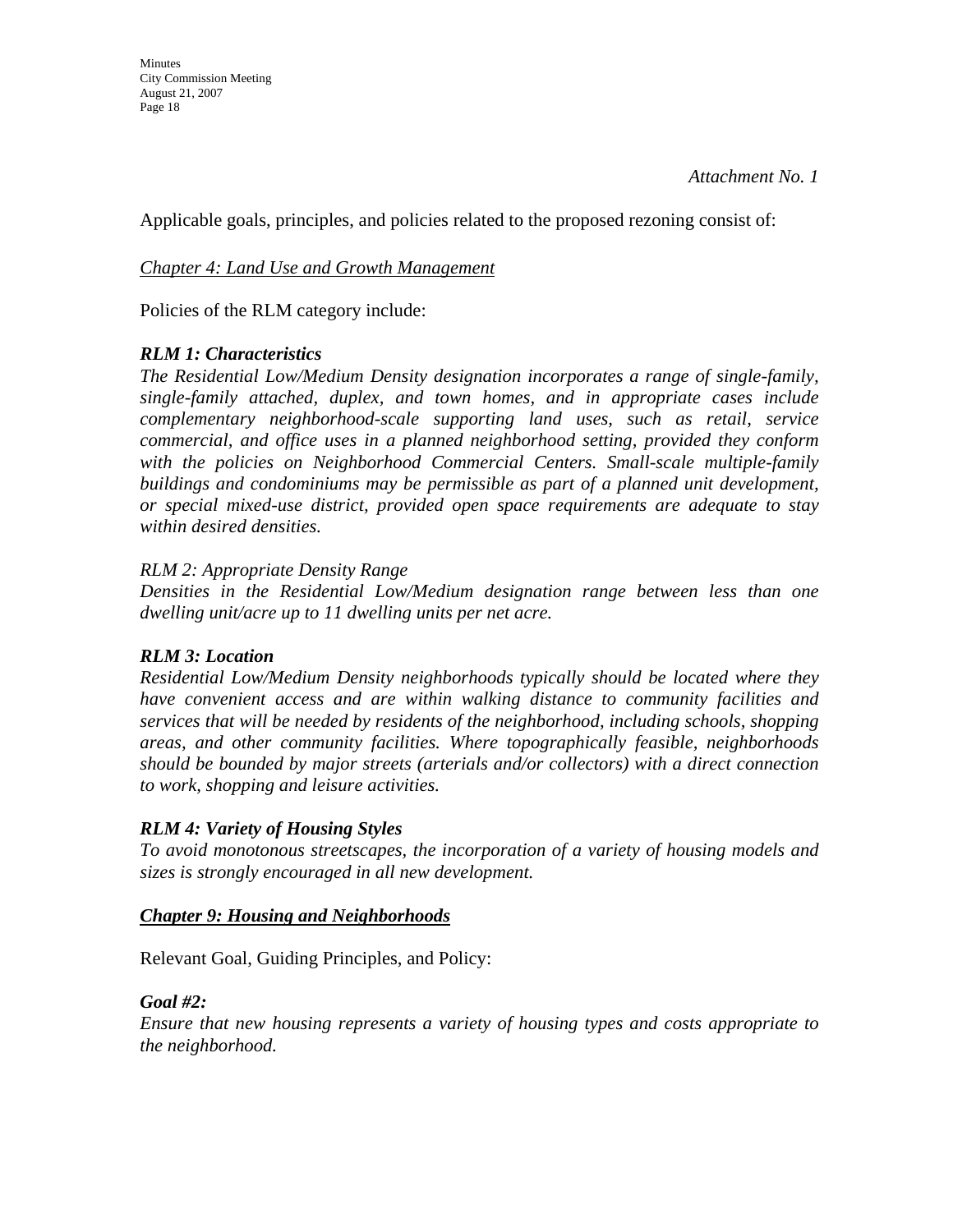*Attachment No. 1*

### *Guiding Principles:*

*Provide opportunities for a greater mix of housing types, which are appropriately located, scaled and designed in relation to surrounding neighborhoods.* 

*Provide housing opportunities for all income levels.* 

### *Goal #3:*

*Guide the development of new housing and neighborhoods to ensure connectivity, sustainability and quality of life.* 

### *Guiding Principle:*

*Promote neighborhood design that allows for multi-modal connectivity between adjacent neighborhoods, commercial areas, and parks and open space.* 

Relevant Policy:

### *HN 1: Mixture of Housing Types*

*The City and County shall encourage, through their land use regulations and incentive programs, the private sector to provide a mixture of housing types with varied price ranges and densities, that attempt to meet the needs of all elements of the Urban Area population*

### *HN 5: Promote Infill and Redevelopment*

*The City and County should encourage infill development and redevelopment on vacant or underutilized parcels where infrastructure and services are readily available and where it would foster the stabilization or revitalization of an existing area. Infill and redevelopment should be sensitive to the established character of the surrounding neighborhood. Infill means the development of new housing or other buildings on scattered vacant sites in a built-up area. Redevelopment means the replacement or reconstruction of buildings that are in substandard physical condition, or that do not make effective use of the land on which they are located. If properly designed, infill and redevelopment can serve an important role in achieving quality mixed use neighborhoods.* 

The proposed net density is 14.9 dwelling units per net acre, based on the lot and common areas shown on the proposed site plan. The Comprehensive Plan recommends net density should not exceed 11 dwelling units per net acre. While the density is greater than the recommendations of the Comprehensive Plan, the nature of the infill project appears to be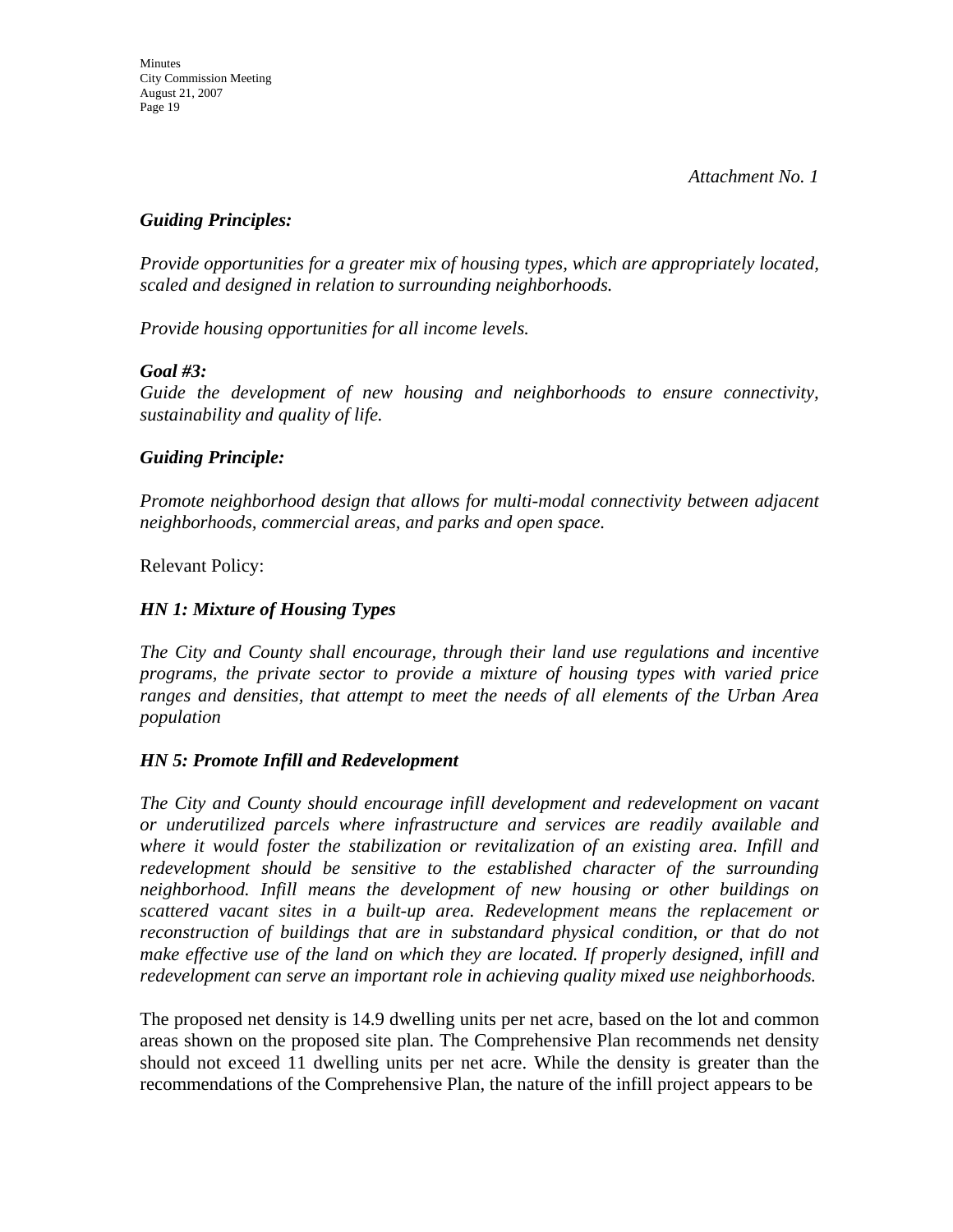appropriate and serves as a transition between the commercial use to the south and low density to the north of the proposed PUD. The proposed PUD generally conforms to the policies of the Comprehensive Plan. The mix of housing is appropriate for the predominately commercial and professional office nature of the neighborhood. Its location will allow for residents to walk to nearby commercial retail and commercial services.

The existing Southwind Office Park PUD conforms to the Office/Research designation.

**8. ZONING HISTORY AND LENGTH OF TIME VACANT AS ZONED:** The existing residence and office building were constructed in 1972 and 1982, respectively.

| 1966      | Annexation.                                   |
|-----------|-----------------------------------------------|
| 1966-1969 | AA, Single Family Residence.                  |
| 1969-1973 | R, Single-Family Residential District.        |
|           | 1973-Present R-2 District (PUD rezoning site) |

Lot 5 Final Plan approved 1982. Zoning related memorandums indicate the original Southwind PUD was established in 1965 and amended in 1969.

**9. CONSISTENCY WITH INTENT AND PURPOSE OF THE ZONING ORDINANCE:** The intent and purpose of the Zoning Regulations is to protect the public health, safety, and general welfare; regulate the use of land and buildings within zoning districts to assure compatibility; and to protect property values.

The PUD Regulations are intended to provide a maximum choice of living environments by allowing a variety of housing and building types; a more efficient land use than is generally achieved through conventional development; a development pattern that is in harmony with land use density, transportation facilities and community facilities; and a development plan which addresses specific needs and unique conditions of the site which may require changes in bulk regulations or layout.

The proposed PUD and amendment are consistent with the intent and purposes of the Zoning Regulations, and the intent of the PUD Regulations, subject to the conditions of approval.

**10. RELATIVE GAIN TO THE PUBLIC HEALTH, SAFETY AND WELFARE THAT DENIAL OF THE REQUEST WOULD ACCOMPLISH, COMPARED WITH THE HARDSHIP IMPOSED UPON THE INDIVIDUAL OWNER:** There appears to be no gain to the public that denial would accomplish, compared to the hardship to the owner. Proposed storm water improvements by the applicant, and street improvements, as recommended by the City Engineer, will be a gain to the public.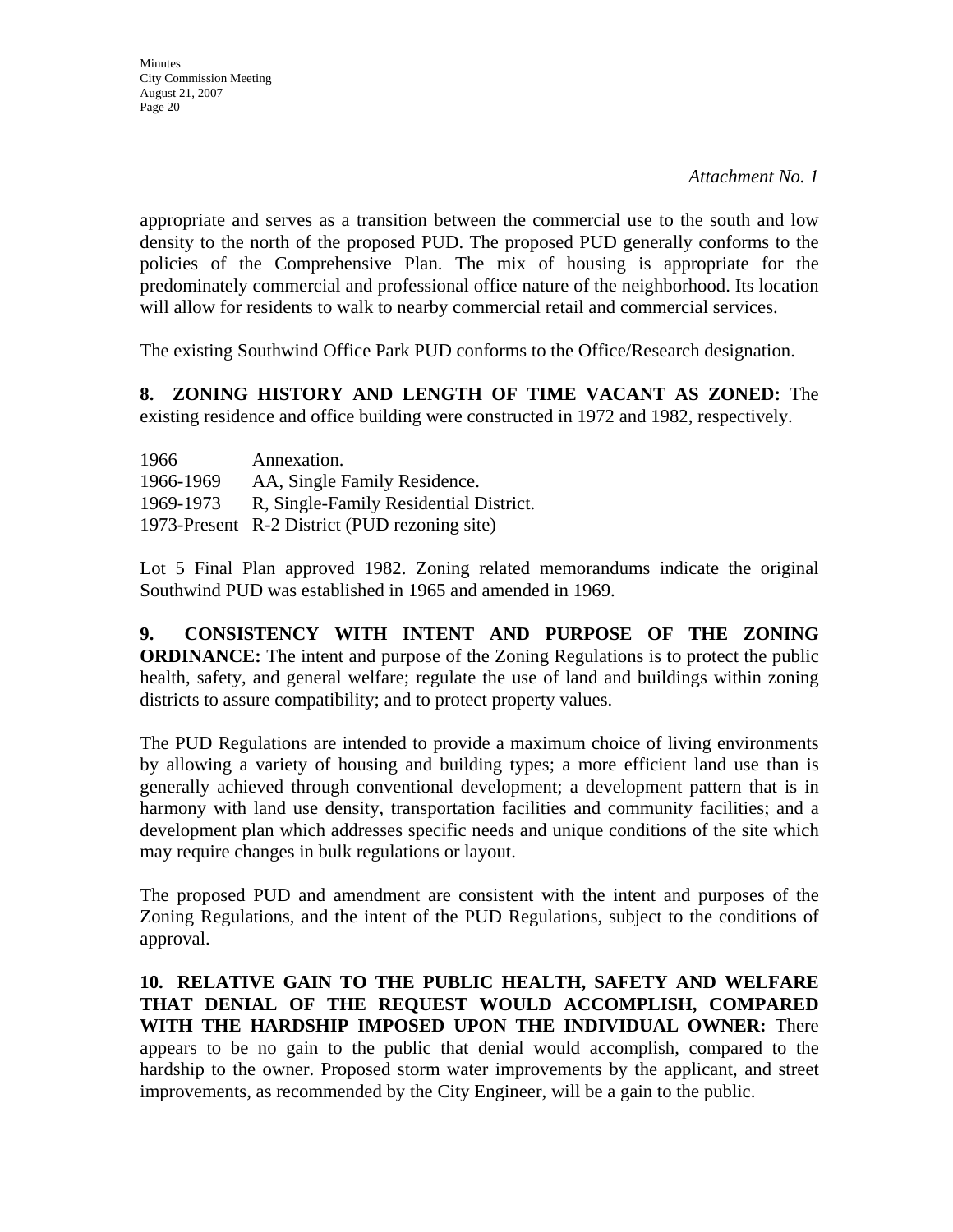**11. ADEQUACY OF PUBLIC FACILITIES AND SERVICES:** Adequate streets, sanitary sewer and water are available to serve the site. Shuss Road will need to be improved, at a minimum, for that part of the street, which abuts the proposed PUD frontage.

## **12. OTHER APPLICABLE FACTORS:** None.

**13. STAFF COMMENTS:** City Administration recommends approval of the proposed Amendment to Final Development Plan of the Final Development Plan of Lot 5 of the Southwind Office Park Planned Unit Development, and approval of the rezoning of Southwind Lofts from R-2, Two-Family Residential District, to PUD, Planned Unit Development District , with the following conditions:

- 1. Permitted uses shall include two-family and multiple-family residential dwelling units.
- 2. Landscaping and irrigation shall be provided pursuant to a Landscaping Performance Agreement between the City and the owner, which shall be entered into prior to issuance of a building permit.
- 3. All landscaping and irrigation shall be maintained in good condition.
- 4. Two wall signs shall be permitted, as proposed. Exempt signage described in Article VI, Section 6-104 (A)(1),(2),(4),(5),(7) and (8); and Section 6-104 (B)(2), of the Manhattan Zoning Regulations shall also be permitted.
- 5. Lighting shall be a full cut-off design.
- 6. The development shall be required, at a minimum, to bring that portion of Shuss Road abutting the Southwind Lofts PUD to the City of Manhattan current urban standards for public streets. The developer shall be required to construct new curb and gutter, new street pavement, any required storm sewers structures and new sidewalks to be in conformance with the City's current specifications for city streets.
- 7. If Shuss Road is not constructed to an urban section, pedestrian access to Southwind Road shall be provided and shown on the Final Development Plan.
- 8. The proposed Travel Easement street name shall conform to the requirements Manhattan Urban Area Subdivision requirements.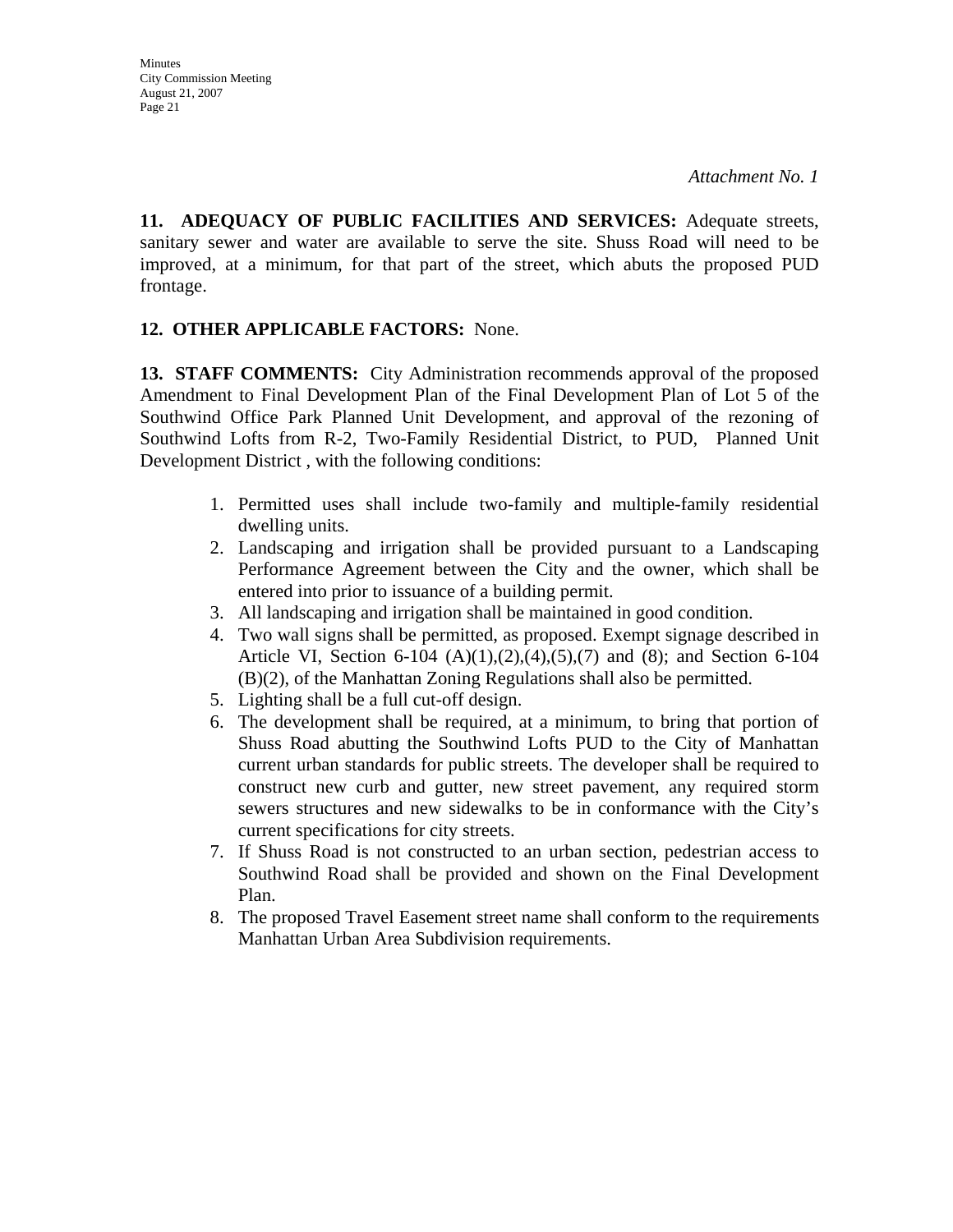# **ALTERNATIVES:**

- 1. Recommend approval of the proposed Amendment of the Final Development Plan of Lot 5 of the Southwind Office Park Planned Unit Development, and rezone of Southwind Lofts from R-2, Two-Family Residential District, to PUD, Planned Unit Development District, stating the basis for such recommendation.
- 2. Recommend approval of the proposed Amendment of Lot 5 of the Final Development Plan of Southwind Office park and proposed Southwind Lofts PUD, and modify the conditions, and any other portions of the proposed Amendment and PUD, to meet the needs of the community as perceived by the Manhattan Urban Area Planning Board, stating the basis for such recommendation, and indicating the conditions of approval.
- 3. Recommend denial of the proposed Amendment and rezoning, stating the specific reasons for denial.
- 4. Table the proposed Amendment and rezoning to a specific date, for specifically stated reasons.

# **POSSIBLE MOTION:**

The Manhattan Urban Area Planning Board recommends approval of the proposed Amendment of the Final Development Plan of Lot 5 of the Southwind Office Park Planned Unit Development; and, the rezoning of Southwind Lofts, from R-2, Two-Family Residential District to PUD, Planned Unit Development District, based on the findings in the Staff Report, with the eight (8) conditions recommended by City Administration.

**PREPARED BY:** Steve Zilkie, AICP, Senior Planner **DATE:** July 31, 2007 07076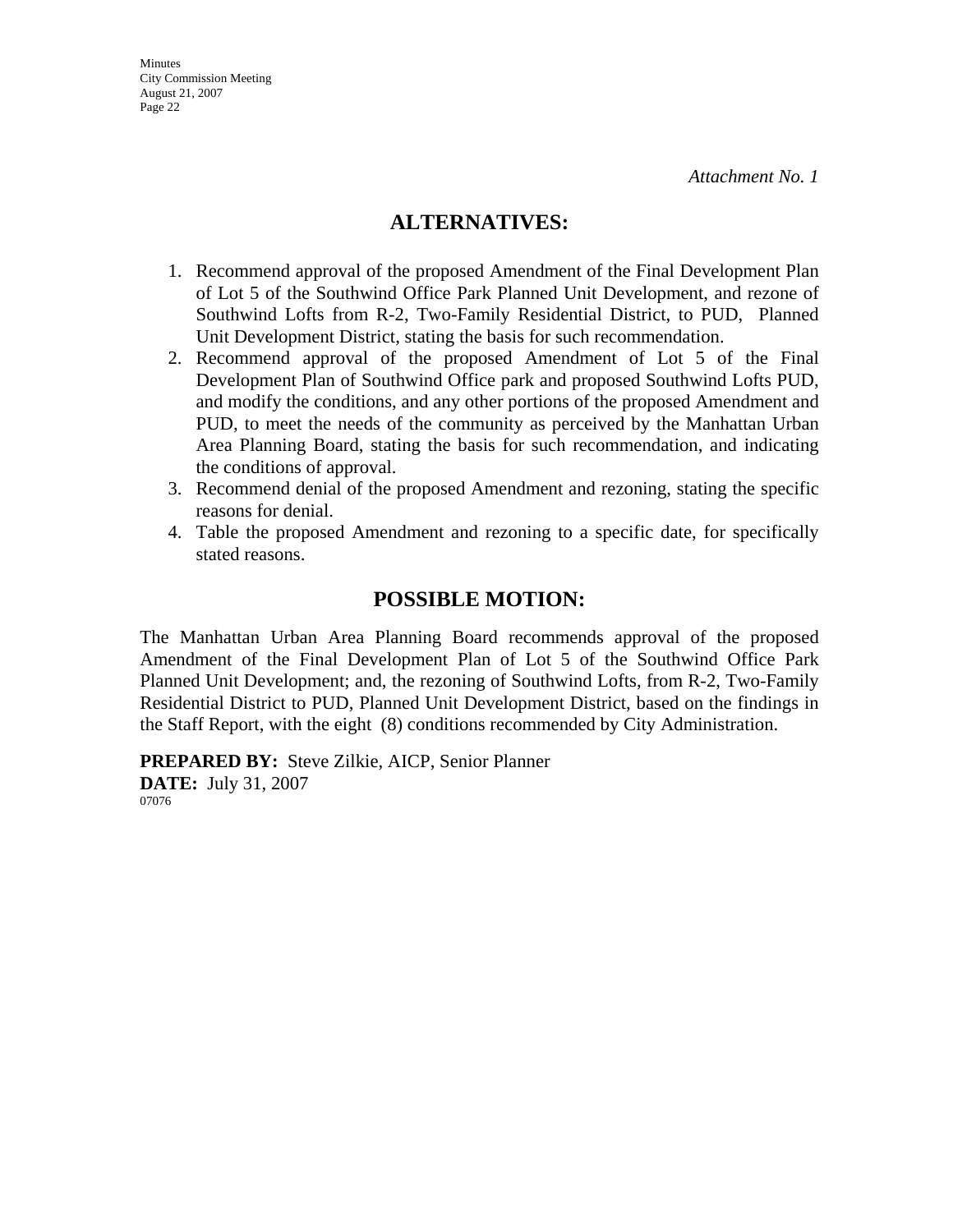#### **STAFF REPORT**

# **ON AN APPLICATION TO AMEND THE APPROVED PLANNED UNIT DEVELOPMENT (PUD)**

# **BACKGROUND**

**APPLICANT/OWNER:** Dial-McCall Road, LLC – Robert Welstead **ADDRESS:** 11506 Nicholas Street, Suite, 200 Omaha, NE

**LOCATION:** Lot 5, Limey Pointe Addition, which is generally located along the north side of McCall Road, northeast corner of the McCall Road and Hostetler Drive intersection.

**AREA:** 45,738 square feet (1.05 acres).

#### **DATE OF PUBLIC NOTICE PUBLICATION:** Monday, July 16, 2007

### **DATE OF PUBLIC HEARING: PLANNING BOARD:** Monday, August 6, 2007 **CITY COMMISSION:** Tuesday, August 21, 2007

**DESCRIPTION OF PROPOSED AMENDMENT:** Amend Lot 5 of the Limey Pointe Commercial Planned Unit Development District, Ordinance No. 6566, for a proposed Firestone automobile maintenance and tire retail facility.

The Limey Pointe PUD was approved with the following conditions of approval:

- 9. Permitted uses shall include all of the Permitted Uses and Conditional Uses allowed in the C- 5, Highway Service Commercial District; except for Adult Businesses which shall be prohibited.
- 10. Landscaping and irrigation shall be provided pursuant to a Landscaping Performance Agreement between the City and the owner, which shall be entered into prior to issuance of a building permit.
- 11. All landscaping and irrigation shall be maintained in good condition.
- 12. Light poles shall be provided as described in the application documents and shall be full cutoff design. Building lighting shall be provided as proposed and shall not cast direct light onto public or private streets or adjacent property.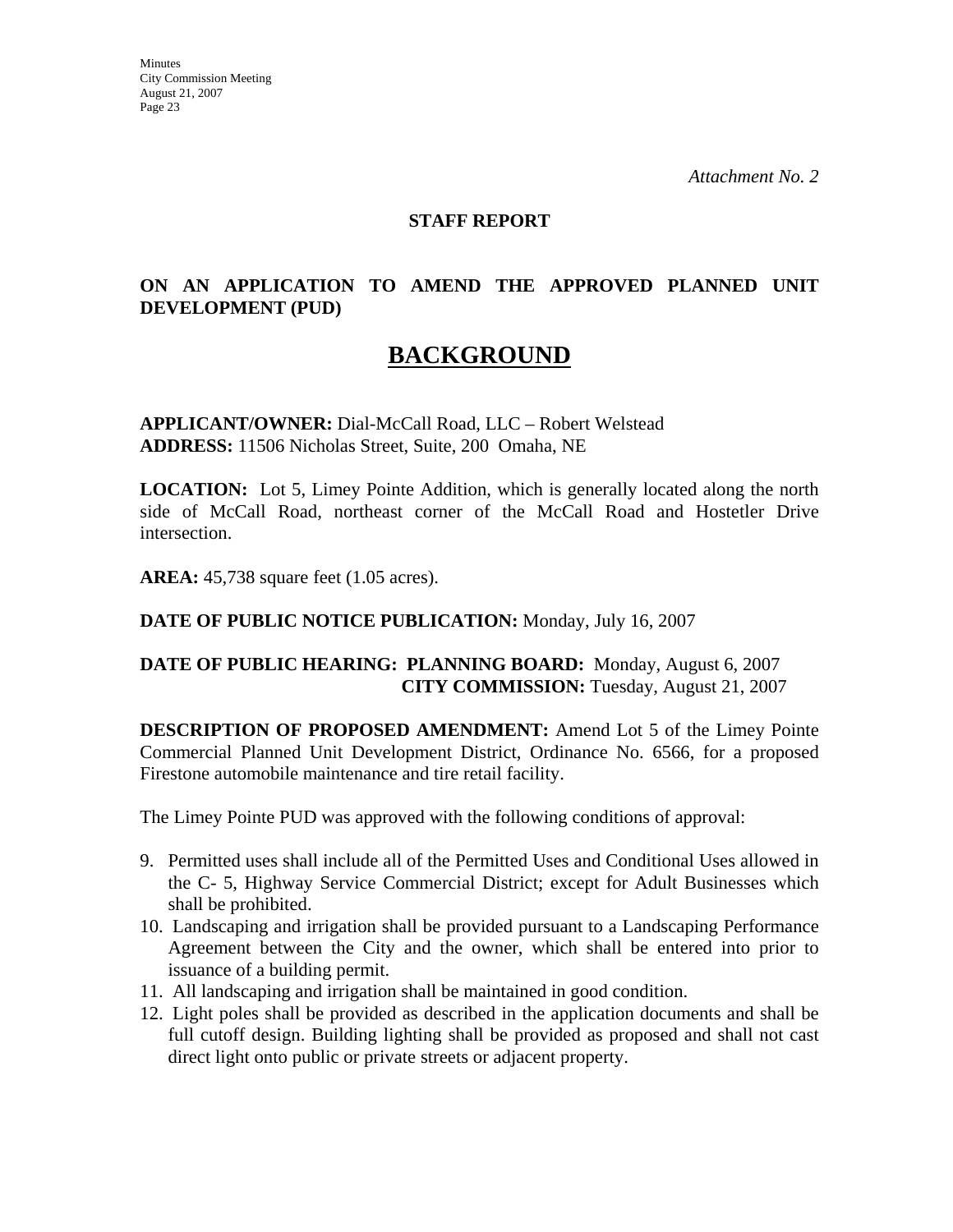#### *Attachment No. 2*

- 13. An architecturally unifying pole and/or ground signage plan shall be submitted with the Final Development Plan for the first phase. The signage plan shall apply to the entire PUD, and shall include, but not be limited to, clear architectural elements, materials and lighting, and ground treatments, such as stone planters and landscaping at the sign base. Height, maximum gross surface area, structural type, setback and illumination shall be clearly set out in the signage plan. The signage plan shall indicate that there shall be no more than one (1) pole or ground sign per lot. In addition, pole signs shall have a maximum height of 30 feet above the ground; the total gross surface area of pole and ground signs including reader-boards shall be limited to no more than 1 square foot of sign area per 1 foot of linear street frontage and shall not exceed a maximum 200 square feet in area; skirting for pole signs and the base of pole and ground signs shall include materials and architectural quality similar to those of the associated principal building such as brick, stone and/or stucco; and signs shall include a landscaped area around the base.
- 14. Wall signs shall be permitted as proposed.
- 15. Temporary banner signs shall be limited to no more than one (1) banner sign per lot. Exempt signage shall include signage described in Article VI, Section 6-104  $(A)(1),(2),(4),(5),(7)$  and  $(8)$ ; and Section 6-104  $(B)(2)$ , of the Manhattan Zoning Regulations. Temporary sales aids and portable signs, as described in Article VI, Signs, of the Manhattan Zoning Regulations, shall be prohibited.
- 16. Traffic improvements cited in the July 31, 2006, Inter-Office Memorandum from the City Engineer shall be constructed with the first phase of the development to include: (a.)The second through lane for westbound traffic on McCall Road between Hays Drive and Hostetler Drive shall be added.

 (b.)The westbound and eastbound left turn lanes shall be aligned at the intersection of Hostetler Drive & McCall Road.

 (c.)Hostetler Drive shall match the south leg of the intersection in terms of number of lanes and configuration.

 (d.)An urban section shall be shown on the plans along the north side of McCall Road and shall include curb and gutter.

- 9. Drainage improvements cited in the July 31, 2006, Inter-Office memorandum from the City Engineer for storm inlets and storm sewer pipes shall be provided with the first phase of the development.
- 10. Prior to the development of Lots 3, 5 and 6, an amendment of the PUD shall be submitted and approved prior to issuance of any necessary permits.

**PROPOSED BUILDINGS AND STRUCTURES:** One-story, Firestone retail tire store and automobile maintenance facility approximately 24 feet to the roof line. The new building will be 48 feet by 167 feet (including eaves and gutters) for an approximate building area of 8016 square feet. The front façade will be tan in color with a 4' 8" aluminum fascia panel under the roof line to mount the proposed signage. The rear and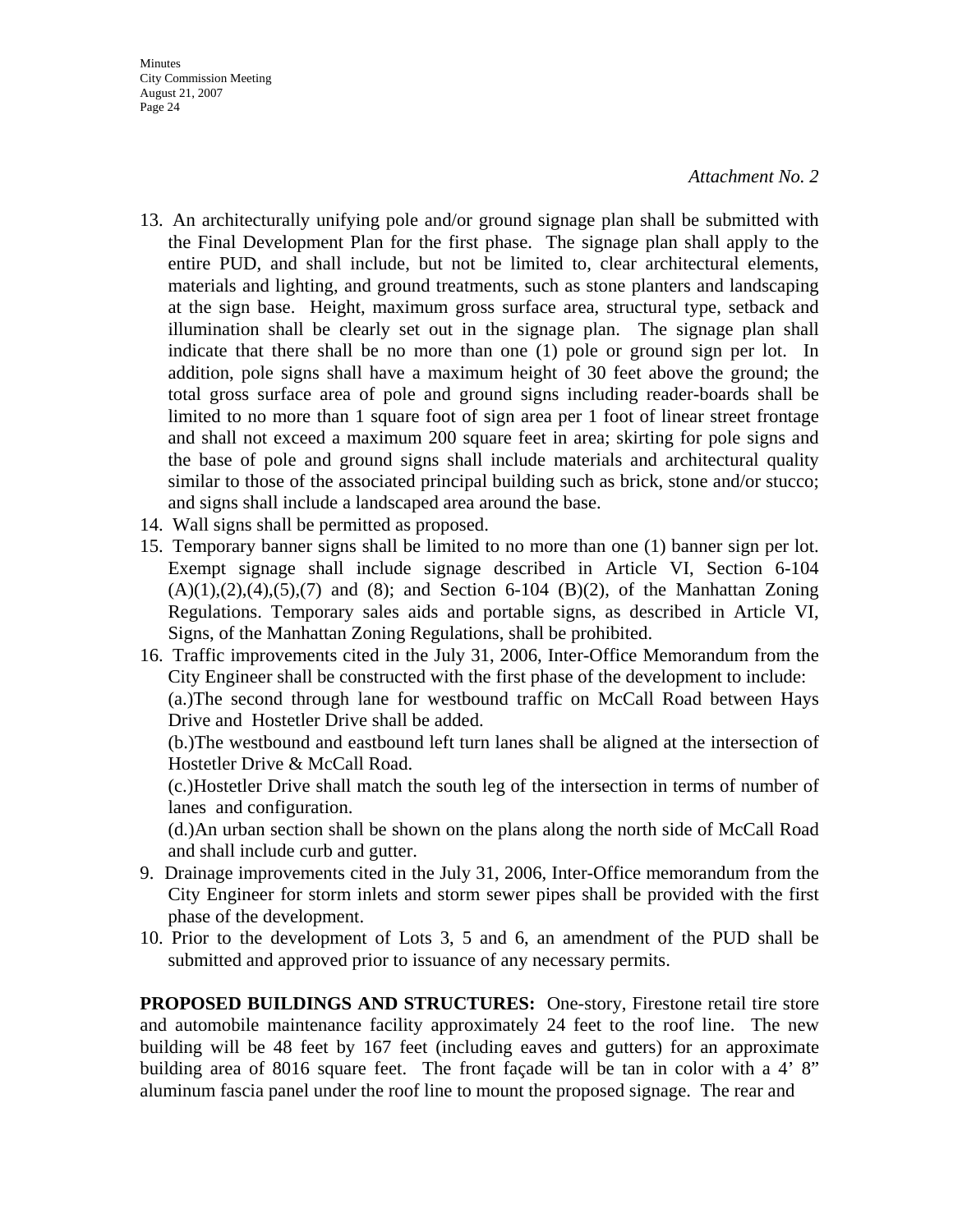*Attachment No. 2*

side facades will also be painted tan and grey to match the front façade. The building fronts to the west; the automobile maintenance bays and walk-in doors for the office and retail section are located on the west side of the building. Forty four (44) off-street parking spaces are proposed, which includes two (2) handicapped accessible parking stalls. Based on the number of service bays, the automobile service and retail store would be required to provide 20 stalls. Access is from private travel easement that is described as a "Public Access Easement" on the Final Development Plan. This private travel easement is located on Lot 6, Limey Point PUD and will be privately owned and maintained. The private travel easement acts as a public driveway to both Lots  $5 \& 6$  and is proposed to become a named street via a public travel easement that will connect Hostetler Drive to Hayes Drive in a future PUD.

### **PROPOSED LOT COVERAGE**

Proposed lot coverage: building (17%), drives and parking, (53%), and open/landscaped space (30%).

#### **PROPOSED SIGNS**

The pole sign is along the McCall Road frontage and is 30 feet in height with 167 square feet of readable sign area on both sides. The base is a painted metal and is designed to form a revered "L" shape that will face east and west along McCall Avenue. The base is in a landscape space along the street frontage and parking lot. Wall signs are internally lit and well scaled to the building facades.

**PROPOSED LIGHTING:** Light poles are a cut-off design. Exterior wall mounted lights illuminate both wall signs and exterior areas.

## **MATTERS TO BE CONSIDERED WHEN AMENDING A PLANNED UNIT DEVELOPMENT**

**WHETHER THE PROPOSED AMENDMENT IS CONSISTENT WITH THE INTENT AND PURPOSE OF THE APPROVED PUD, AND WILL PROMOTE THE EFFICIENT DEVELOPMENT AND PRESERVATION OF THE ENTIRE PUD:** The proposed use and site is consistent with the commercial highway business nature of the PUD and is intended for relocation of businesses from the north Manhattan Marketplace PUD, as well as new and similar businesses such as IHOP and Taco Bell.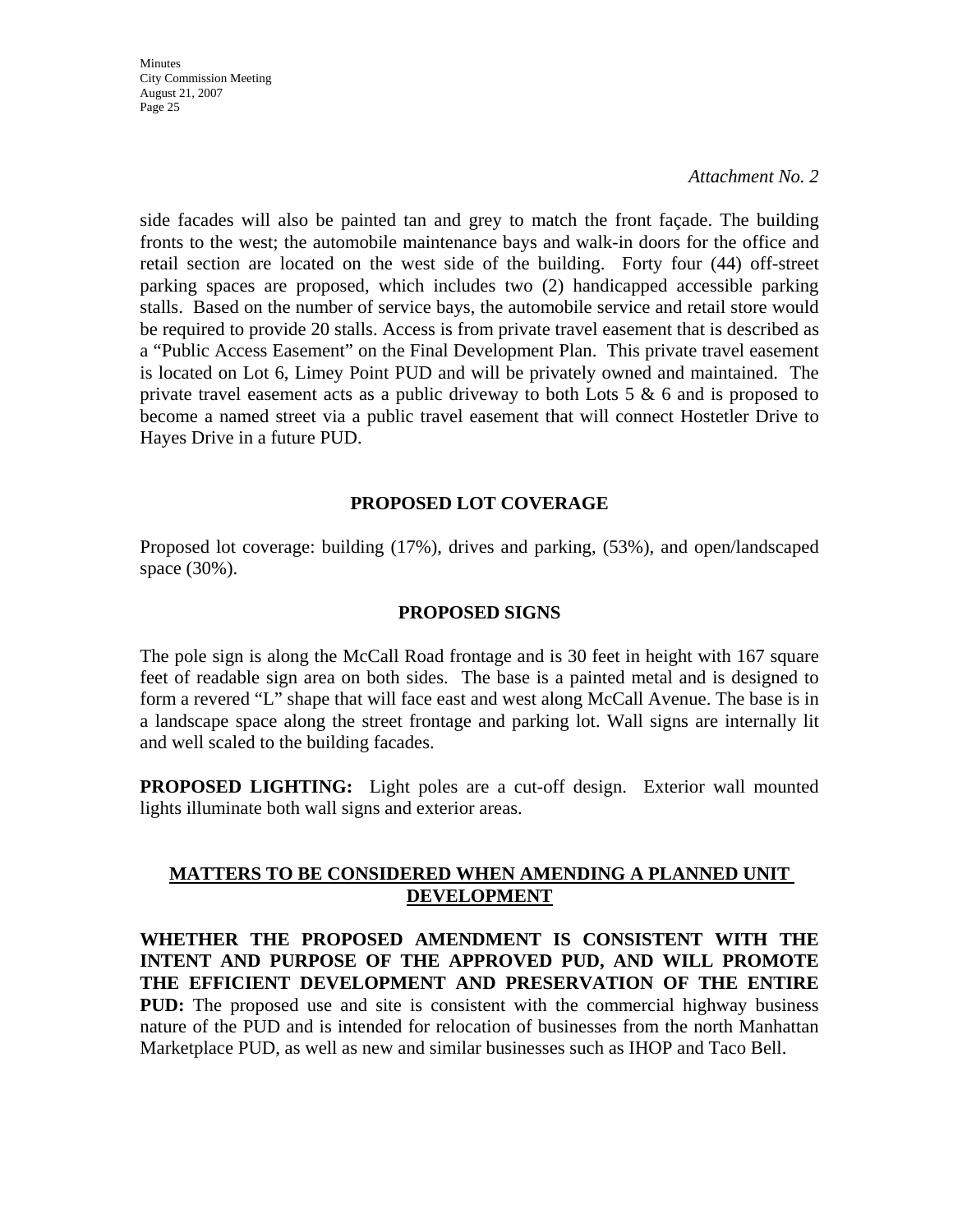*Attachment No. 2*

**WHETHER THE PROPOSED AMENDMENT IS MADE NECESSARY BECAUSE OF CHANGED OR CHANGING CONDITIONS IN OR AROUND THE PUD, AND THE NATURE OF SUCH CONDITIONS:** The amendment is necessary because the specific occupant of the site was unknown at the time the PUD was approved. It was generally expected that an automobile repair/service facility would develop on Lot 5.

**WHETHER THE PROPOSED AMENDMENT WILL RESULT IN A RELATIVE GAIN TO THE PUBLIC HEALTH, SAFETY, CONVENIENCE OR GENERAL WELFARE, AND IS NOT GRANTED SOLELY TO CONFER A SPECIAL BENEFIT UPON ANY PERSON:** The proposed amendment was anticipated with the original approval, with the exception of the "public assess easement" that will connect Hostetler Drive and Hayes Drive. No adverse impact on the public is expected. The proposed use is a permitted use in the PUD and does not grant a special benefit to any person.

# **ADDITIONAL MATTERS TO BE CONSIDERED WHEN AMENDING A PLANNED UNIT DEVELOPMENT**

**1. LANDSCAPING:** Landscaping exceeds that proposed with the approved PUD and consist of canopy, ornamental and evergreen trees, shrubs, ornamental grasses and lawn areas to be owned and maintained by the owner. Landscaped areas will irrigated with underground systems.

**2. SCREENING:** The 6 foot, 9 inch tall block wall dumpster is located in the northeast part of the site with materials consistent with the building materials.

**3. DRAINAGE:** The site will drain to storm sewers.

**4. CIRCULATION:** Access is from the "Public Access Easement" that will be privately owned and maintained by the owners of Lots 6.

**5. OPEN SPACE AND COMMON AREA:** Each lot is individually owned and consists of building, off-street parking and landscaped areas.

**6. CHARACTER OF THE NEIGHBORHOOD:** Generally characterized as a mix of retail and industrial service businesses.

**EXISTING USE:** Vacant commercial lot.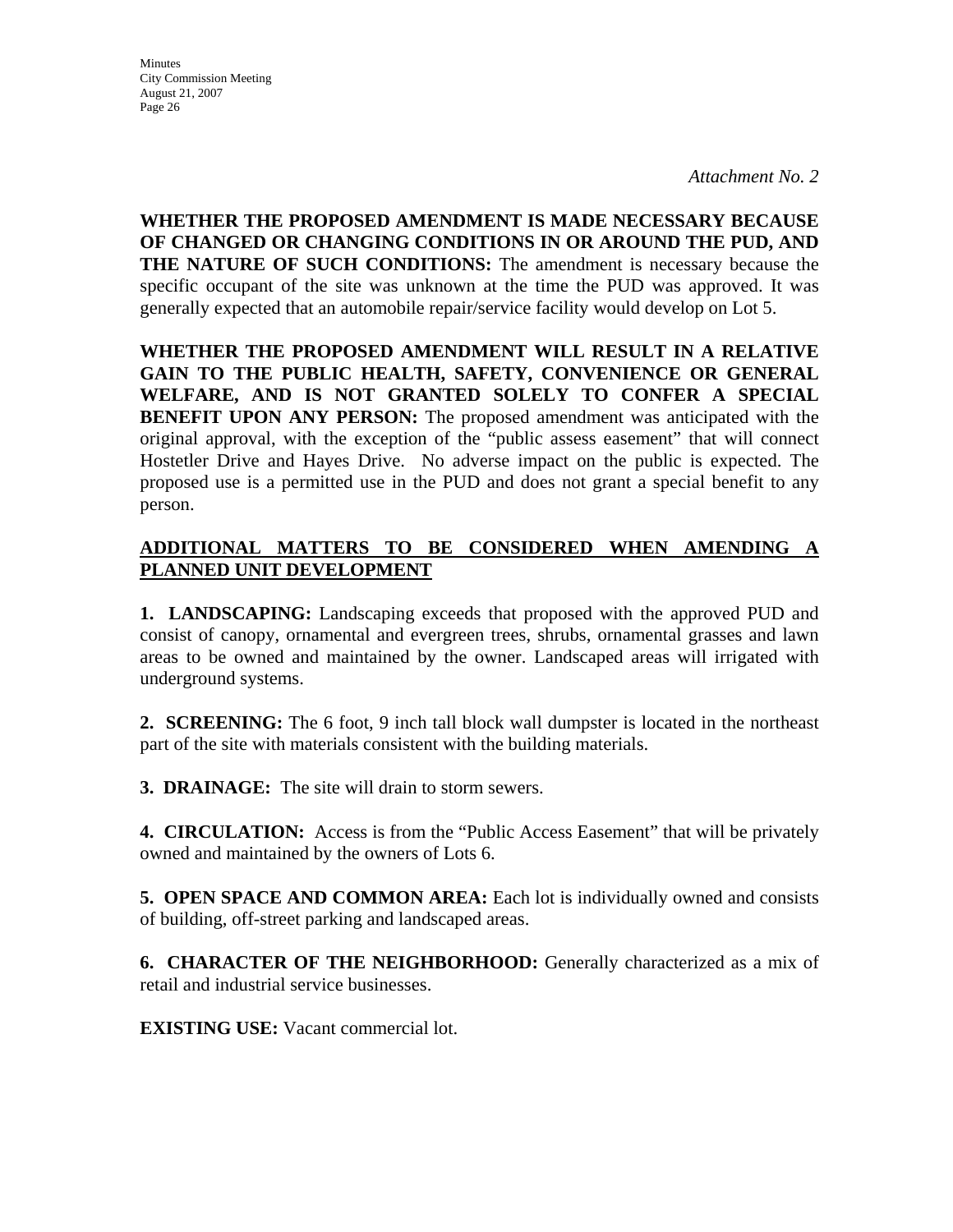**PHYSICAL AND ENVIRONMENTAL CHARACTERISTICS:** Generally a flat site located in the build-able portion of the 100 Year Flood Plain. The 100 Year Flood elevation is 1008 feet. Finished floor elevation of the proposed building is 1010.50 feet, or 2.5 feet above the flood elevation. The site drains to the northwest to the drainage ditch along Hostetler Drive and then on to a drainage ditch along McCall Road.

# **SURROUNDING LAND USE AND ZONING:**

**(a.) NORTH: "**Public Access Easement" and Lot 6, future development site in Limey Pointe; PUD

**(b.) SOUTH:** McCall Road, Super-Walmart; PUD.

**(c.) EAST:** Waste Management; C-6.

**(d.) WEST:** Hostetler Drive, Lot 4, Limey Pointe, Pizza Hut restaurant under construction; Limey Pointe PUD.

**GENERAL NEIGHBORHOOD CHARACTER:** Generally characterized as a mix of retail and industrial service businesses.

**SUITABILITY OF SITE FOR USES UNDER CURRENT ZONING:** Limey Pointe PUD uses: Permitted Uses include all of the Permitted and Conditional Uses of the C-5, Highway Service Commercial District, except for Adult Businesses, which will not be allowed. Automobile service centers are a permitted use in the PUD and the site is suitable for the use.

**COMPATIBILITY OF PROPOSED DISTRICT WITH NEARBY PROPERTIES AND EXTENT TO WHICH IT MAY HAVE DETRIMENTAL AFFECTS:** The site is a commercial growth corridor and its development as a commercial PUD should be compatible with the surrounding neighborhood.

**CONFORMANCE WITH COMPREHENSIVE PLAN:** The Future Land Use Map for the Northeast Planning Area designates the site as Community Commercial (CC). The PUD amendment is in general conformance to the Comprehensive Plan.

**ZONING HISTORY AND LENGTH OF TIME VACANT AS ZONED:** The site has been zoned various commercial and industrial districts over time. Annexation was in 1968 and 1969. Commercial and industrial buildings have occupied the site. Limey Pointe PUD was approved on September 5, 2006 (Ordinance No. 6566).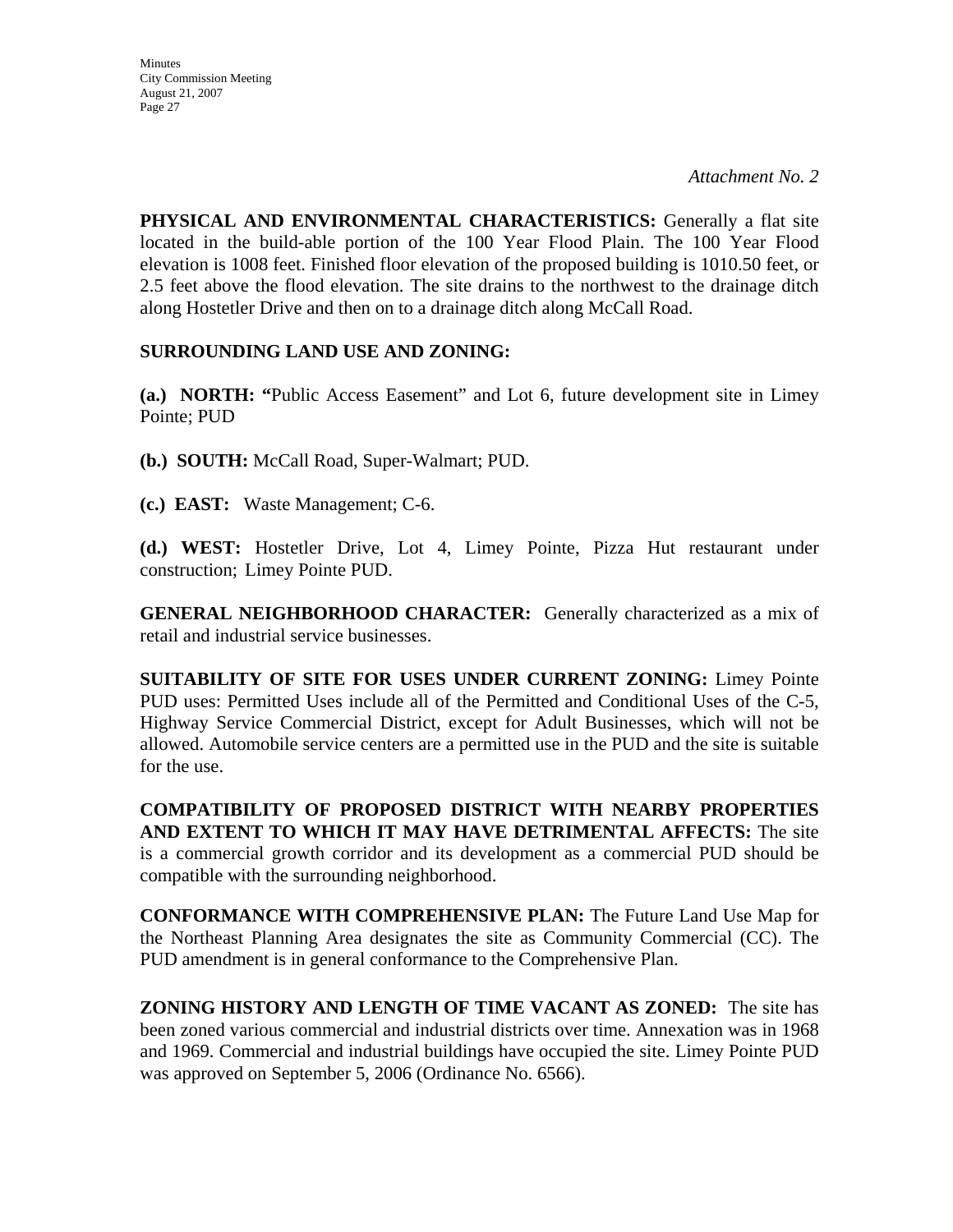**Minutes** City Commission Meeting August 21, 2007 Page 28

**CONSISTENCY WITH INTENT AND PURPOSE OF THE ZONING ORDINANCE:** The amendment is consistent with the approved PUD and Zoning Regulations.

**RELATIVE GAIN TO THE PUBLIC HEALTH, SAFETY AND WELFARE THAT DENIAL OF THE REQUEST WOULD ACCOMPLISH, COMPARED WITH THE HARDSHIP IMPOSED UPON THE APPLICANT:** There appears to be no gain to the public if the amendment is denied and it may be a hardship to the owner if the amendment is denied. The proposed land use and PUD were approved in 2006.

**ADEQUACY OF PUBLIC FACILITIES AND SERVICES:** Adequate street, sanitary sewer, storm sewer, and water are available.

# **OTHER APPLICABLE FACTORS:** None.

## **STAFF COMMENTS:**

City Administration recommends approval of the proposed Amendment of Lot 5, Limey Pointe Commercial Planned Unit Development District and Ordinance No. 6566, and the Final Development Plan, with the following conditions of approval:

1. The Final Development Plan shall be subject to the conditions of approval of Ordinance No. 6566.

# **ALTERNATIVES:**

- 1. Recommend approval of the proposed Amendment of the Limey Pointe Commercial Planned Unit Development, and Ordinance No. 6566, and the Final Development Plan, stating the basis for such recommendation.
- 2. Recommend denial of the proposed Amendment of the Limey Pointe Commercial Planned Unit Development, and Ordinance No. 6566, stating the basis for such recommendation.
- 3. Table the proposed Amendment to a specific date, for specifically stated reasons.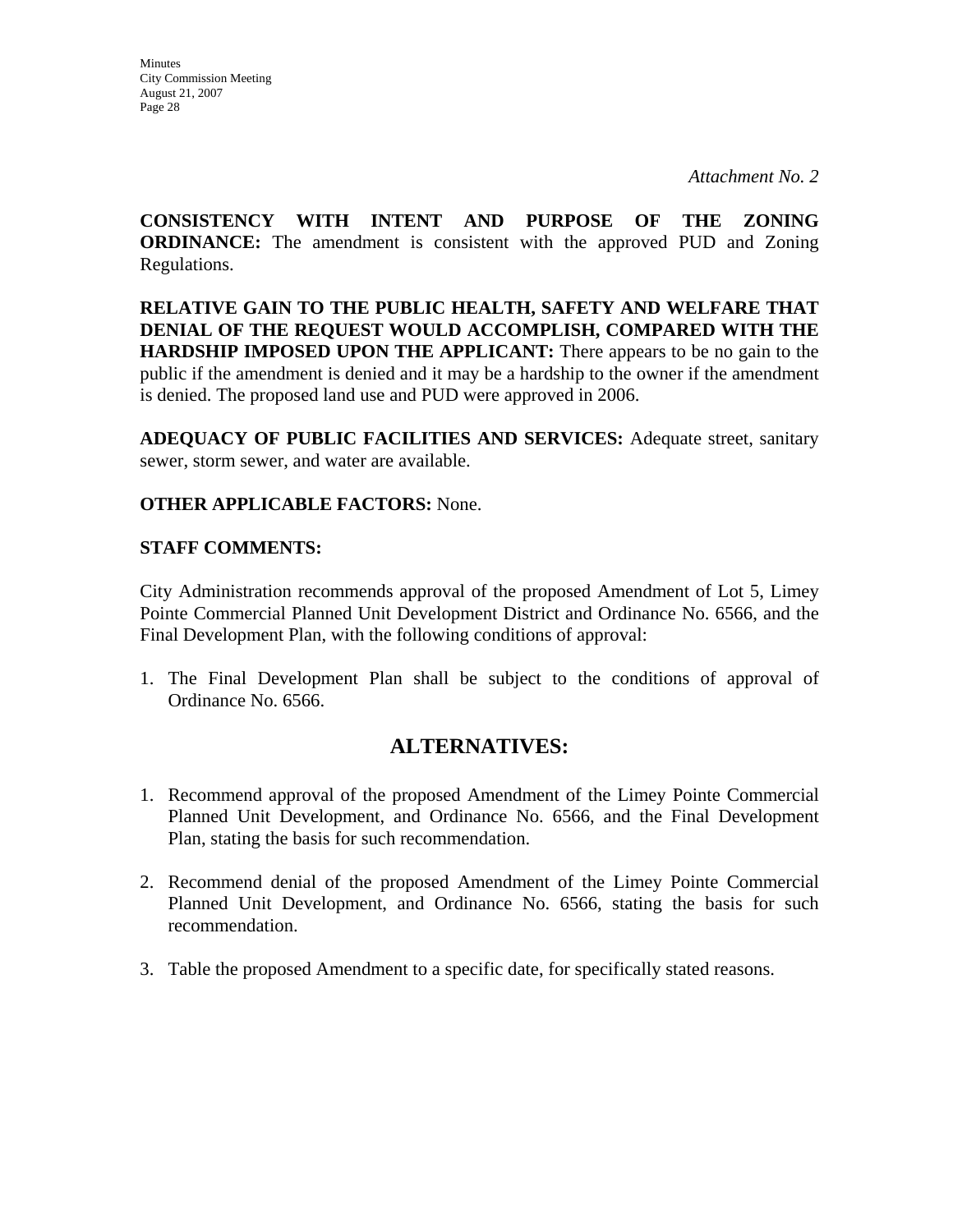*Attachment No. 2*

# **POSSIBLE MOTION:**

The Manhattan Urban Area Planning Board recommends approval of the proposed Amendment of the Limey Pointe Commercial Planned Unit Development, and Ordinance No. 6566, and approval of the Final Development Plan, based on the findings in the Staff Report, with the one condition recommended by City Administration.

**PREPARED BY:** Chad Bunger, Planner

**DATE:** July 25, 2007

07081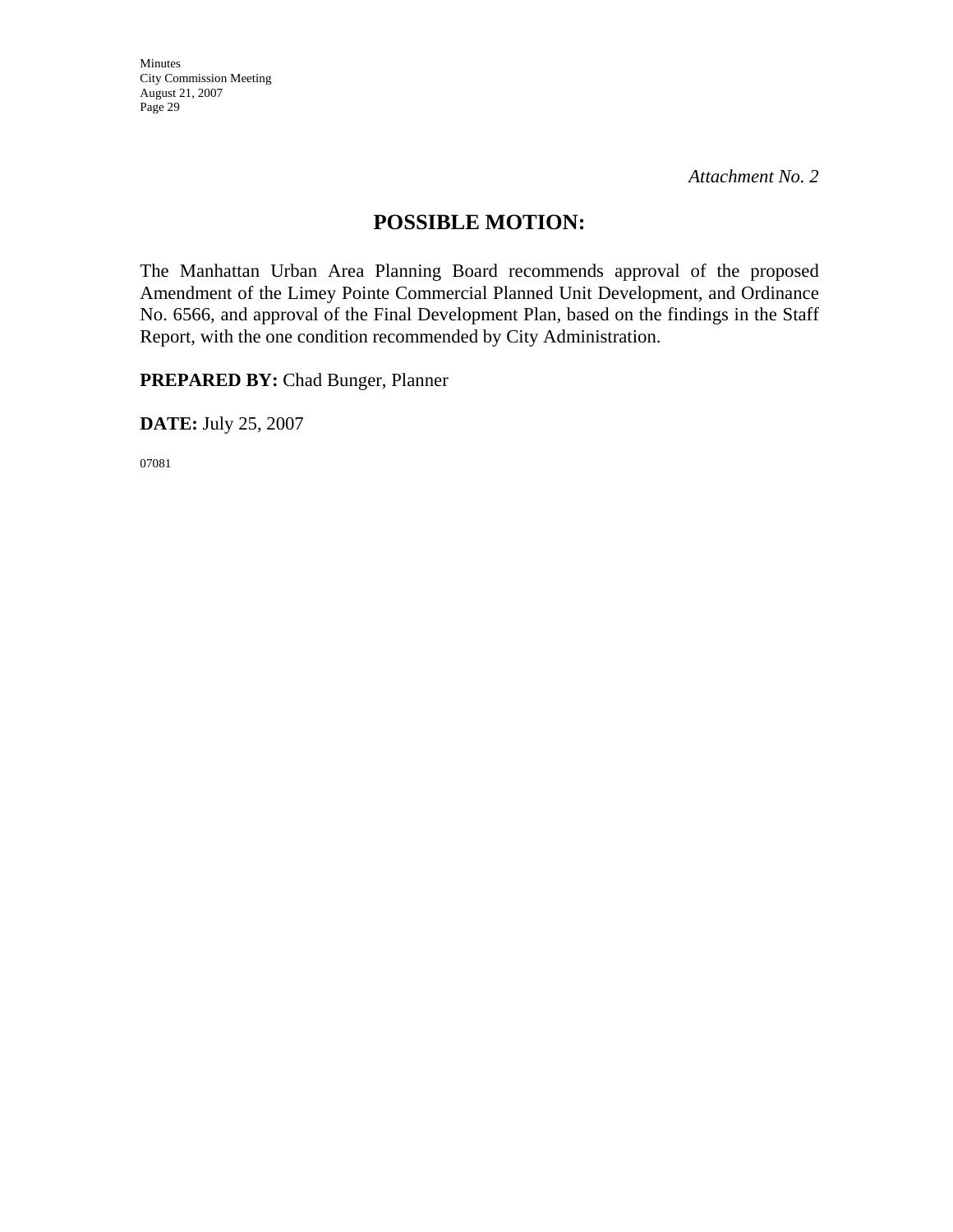The changes are as follows:

- Building: Removing a metal fascia along the top of the overhead service-bay doors on the front (i.e. west) elevation and replacing it with painted masonry block.
- Signage: Increasing the size of the wall signs on the northern and eastern (i.e. rear) elevations from 56 sq ft to 75 sq ft.; and reducing the wall signs on the southwest corner building tower from 56 sq ft, to 47 sq ft. They are also removing some signage from the front fascia (i.e. "maintenance-repairs-tires"). Also, the can-logo wall signs are now individual letters with separate a logo can. These signage changes are due to a recent corporate change in the Firestone signage package, so the signs also look a little different from the original amendment proposal. *(See letter from Embree Group Construction, dated August 17, 2007).*
- The final issue is that the applicant needs to add a masonry planter around the base of the skirted pole sign, to incorporate materials similar to the building, (as per Ordinance No. 6566, which established the PUD). City Administration discussed this with the applicant and Firestone has agreed to incorporate a three (3) foot tall masonry planter around the base of the skirted pole sign, as shown on the revised landscape site plan.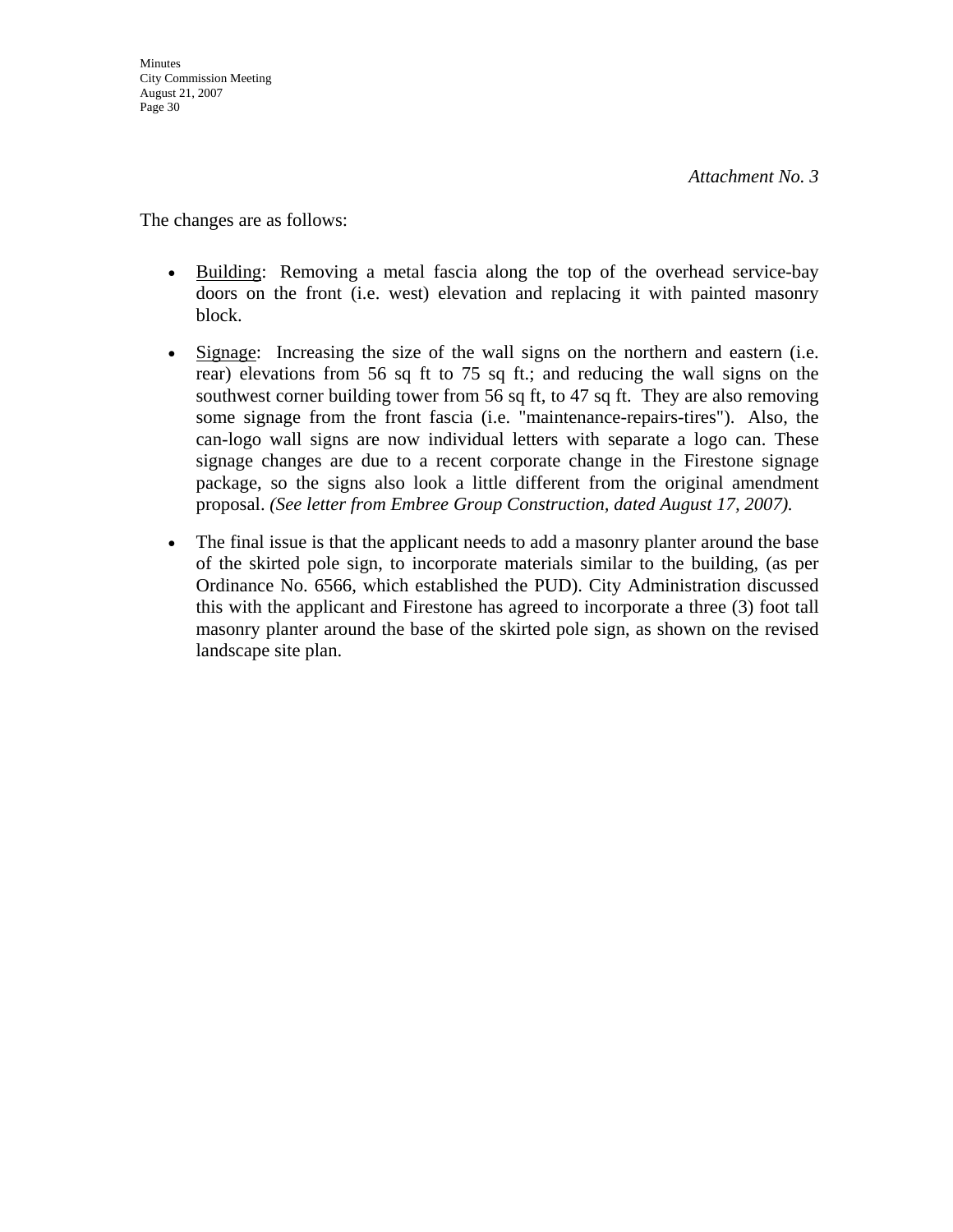### **STAFF REPORT**

### **ON AN APPLICATION TO REZONE PROPERTY**

**FROM:** County G-1, General Agricultural District.

**TO:** R-2, Two-Family Residential District.

**APPLICANT:** Russ Weisbender.

**ADDRESS:** 1812 Fair Lane, Manhattan KS 66502.

**OWNERS:** Nancy K. Abbott.

**ADDRESS:** 25 Elmwood Drive, Meriden CT 06450.

**LOCATION:** Generally southeast of the intersection of Casement Road and Marlatt Avenue between the Big Blue River and casement Road.

**AREA:** Approximately 135 acres.

**DATE OF PUBLIC NOTICE PUBLICATION:** Monday July 16, 2007.

# **DATE OF PUBLIC HEARING: PLANNING BOARD:** Monday August 6, 2007. **CITY COMMISSION:** Tuesday August 21, 2007.

**EXISTING USE:** Agricultural.

**PHYSICAL AND ENVIRONMENTAL CHARACTERISTICS:** The site is bounded on the east by the Big Blue River, on the west by Casement Road, on the north by agricultural field, and on the south by a natural drainage channel extension of the concrete lined drainage ditch in Brookfield, low density residential, and KMAN radio station. The site drains to the east to the river. A natural drainage channel extension of Marlatt drainage ditch is located in the north third of the site from Casement Road east to the river. There is an existing house approximately 1,180 feet east of Casement Road connected by gravel driveway. The house is to the immediate north of the southern drainage channel. The eastern part of the site is 100 Year Flood Plain, which extends partly into the northern drainage channel and primarily along the western bank of the river. The remainder of the site is 500 Year Flood Plain. The drainage channels and river bank are heavily treed.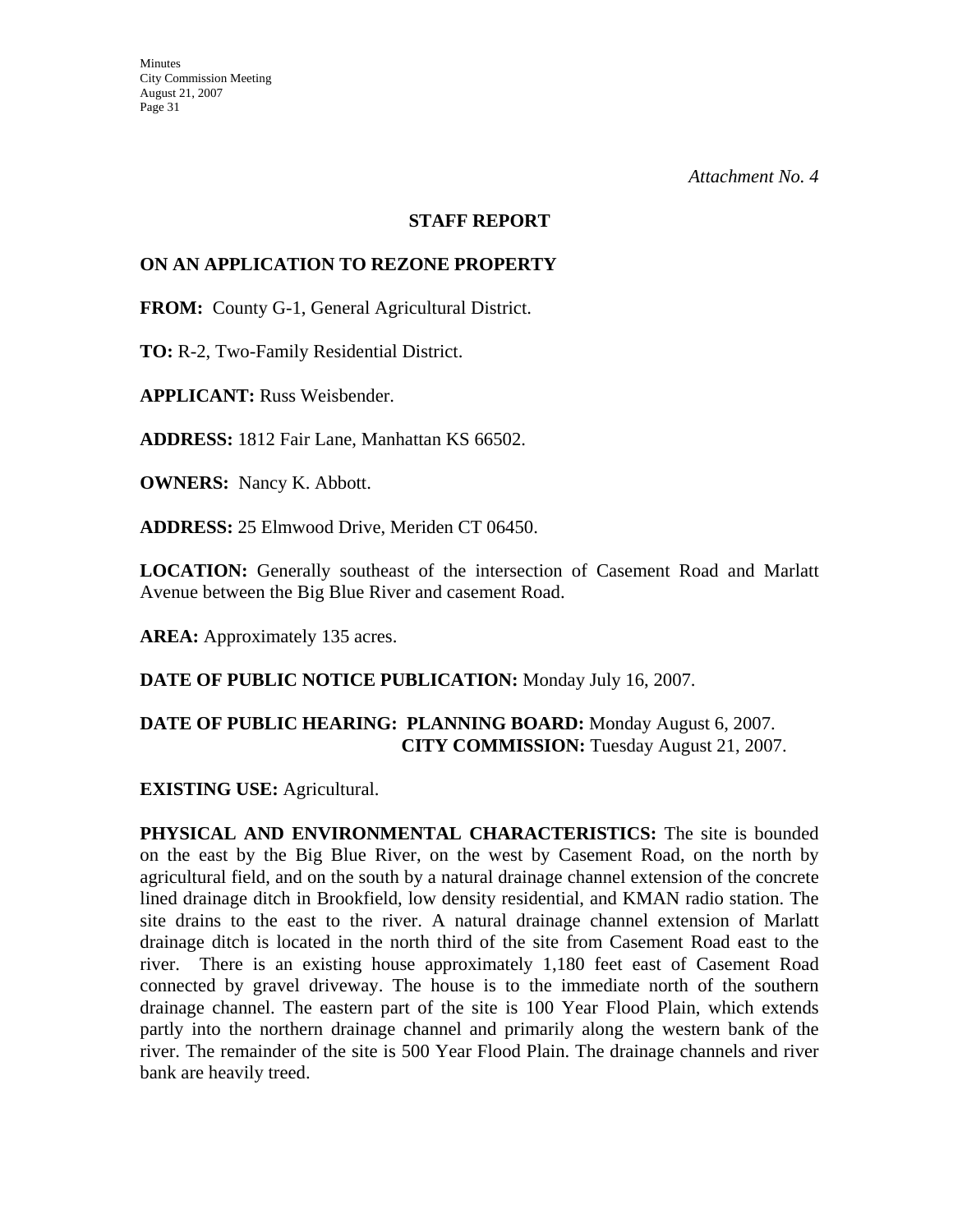### **SURROUNDING LAND USE AND ZONING:**

- **(1) NORTH:** Agricultural and single-family dwelling; G-1 District.
- **(2) SOUTH:** County single-family and City single and two family dwellings, radio station; G-1, and R-1, Single-Family Residential District and R-2 District.
- **(3) EAST:** Big Blue River and Pottawatomie County agricultural; Pottawatomie County A-1, General Agriculture District.
- **(4) WEST:** Casement Road and single and two family residential; R-1 and R-2 Districts.

**GENERAL NEIGHBORHOOD CHARACTER:** The site is at the northeastern boundary of the City limits and characterized by agricultural and low density residential development.

**SUITABILITY OF SITE FOR USES UNDER CURRENT ZONING:** The site is suitable for agricultural uses as zoned.

**COMPATIBILITY OF PROPOSED DISTRICT WITH NEARBY PROPERTIES AND EXTENT TO WHICH IT MAY HAVE DETRIMENTAL AFFECTS:** The proposed R-2 District would be compatible with the low density residential character of abutting R-1 and R-2 Districts to the south and west of the site.

**CONFORMANCE WITH COMPREHENSIVE PLAN:** The proposed rezoning site is shown on the Future Land Use map in the Northeast Planning Area as a combination of Parks and Recreation, Agriculture, Flood Hazard Area including Federal Emergency Management Agency (FEMA) designated floodways and areas inundated during the 1993 Flood Event, and Neighborhood Commercial Center. The site is also within a Special Planning Area identified as the Blue River Valley.

Land Use Category Descriptions

The majority of the site is shown as Agriculture/Flood Hazard, with Park and Recreation along Casement Road. Neighborhood Commercial is identified at the intersection of Marlatt Avenue and Casement Road.

Parks and Recreation land uses are primarily oriented to neighborhood, scenic, and community parks, trails, and recreational facilities. Park sizes range from as small as 1-3 acres to as large as 15-20 acres, with the typical size being 10 acres. Parks are characterized as active or passive and are generally provided by the City. The park and recreation use is generally located along Casement Road.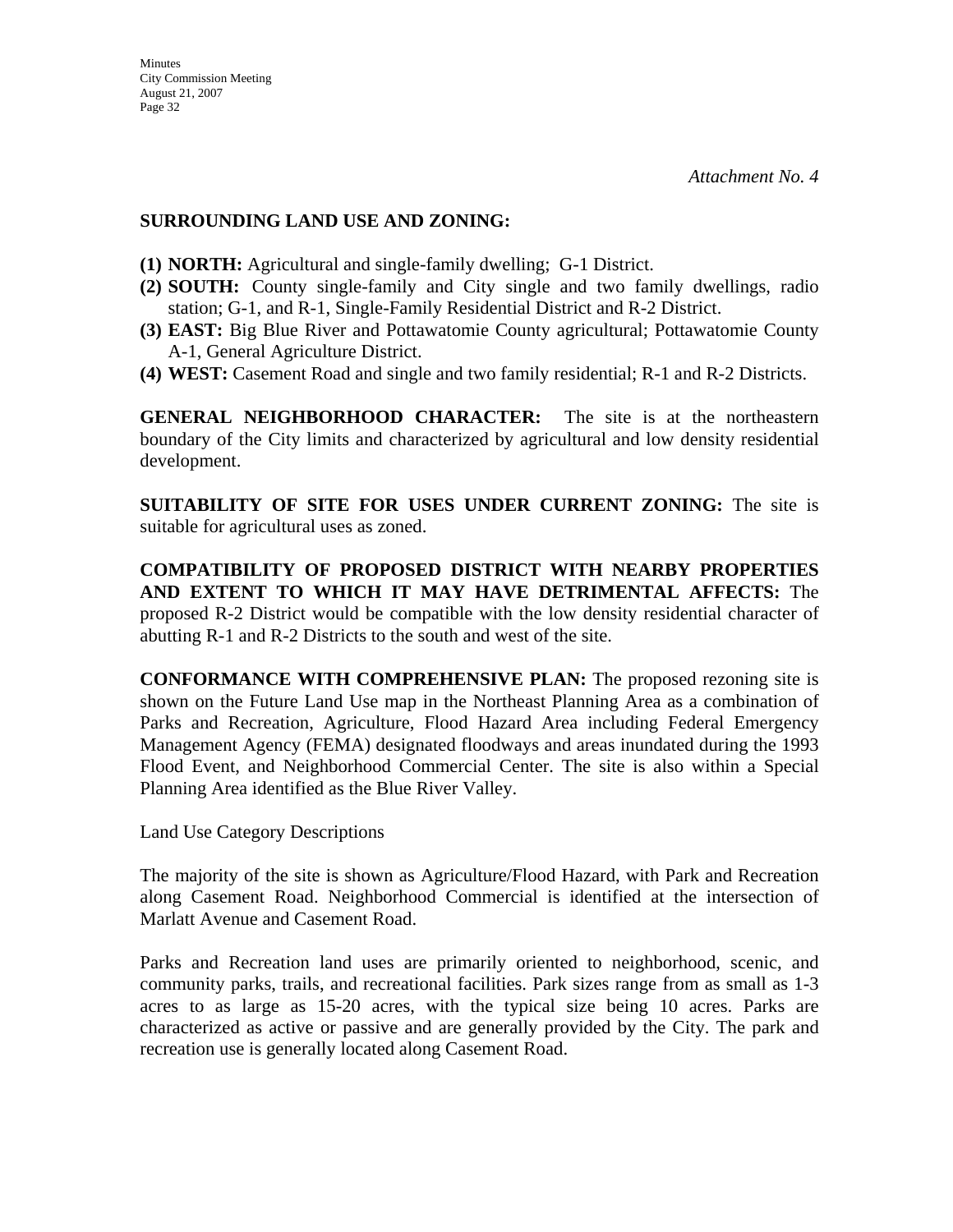**Minutes** City Commission Meeting August 21, 2007 Page 33

Agriculture land use is oriented towards farming, ranching, and other agriculture uses and is shown in the area that would include the southern and eastern parts of the site.

Flood Hazard areas include both Floodways identified on FEMA maps and areas inundated by 1993 flooding. The Comprehensive Plan indicates that development is prohibited in both of these flood hazard areas. In addition, the site is identified as Flood Hazard area on the Environmental Values and Constraints Map of the Comprehensive Plan, which shows conflicts where development may be proposed.

Neighborhood Commercial Centers are approximately 10 acres in area, but may be as small as 1-3 acres up to 15-20 acres. Retail and business/professional offices are intended to serve nearby neighborhoods. The commercial category is in the general location of the intersection of Casement Road and Marlatt Avenue. The neighborhood commercial category could be located on any part of the intersection and does not mean the entire intersection should be commercial. However, as currently zoned, the only areas for commercial development would be on the east side of the intersection or northwest of the intersection, as the southwest corner is R-2 District.

The site is also within The Blue River Special Planning Area described below. Special Planning Areas require more detailed review in order to protect their unique features.

*BLUE RIVER VALLEY Background and Intent* 

*The Blue River Valley is planned as a mixed-use residential area. The area will contain a series of low/medium density residential neighborhoods, with medium/high density residential focused adjacent to existing higher density housing along Tuttle Creek Boulevard, and along Marlatt Avenue near the intersection of Casement Road. Employment and neighborhood commercial uses should also be integrated to provide a range of employment opportunities and services for residents.* 

*Policies BR 1: Flood Risk Protection and Management of Tuttle Creek Reservoir* 

*The Blue River Valley below Tuttle Creek Reservoir presents unique challenges for development, due to the potential man-made flood releases, which pose a special flood hazard risk to the area, beyond the identified FEMA Flood Plain. The community has expressed a desire to utilize the 1993 Flood event as the acceptable level of risk, outside of which development will be promoted.*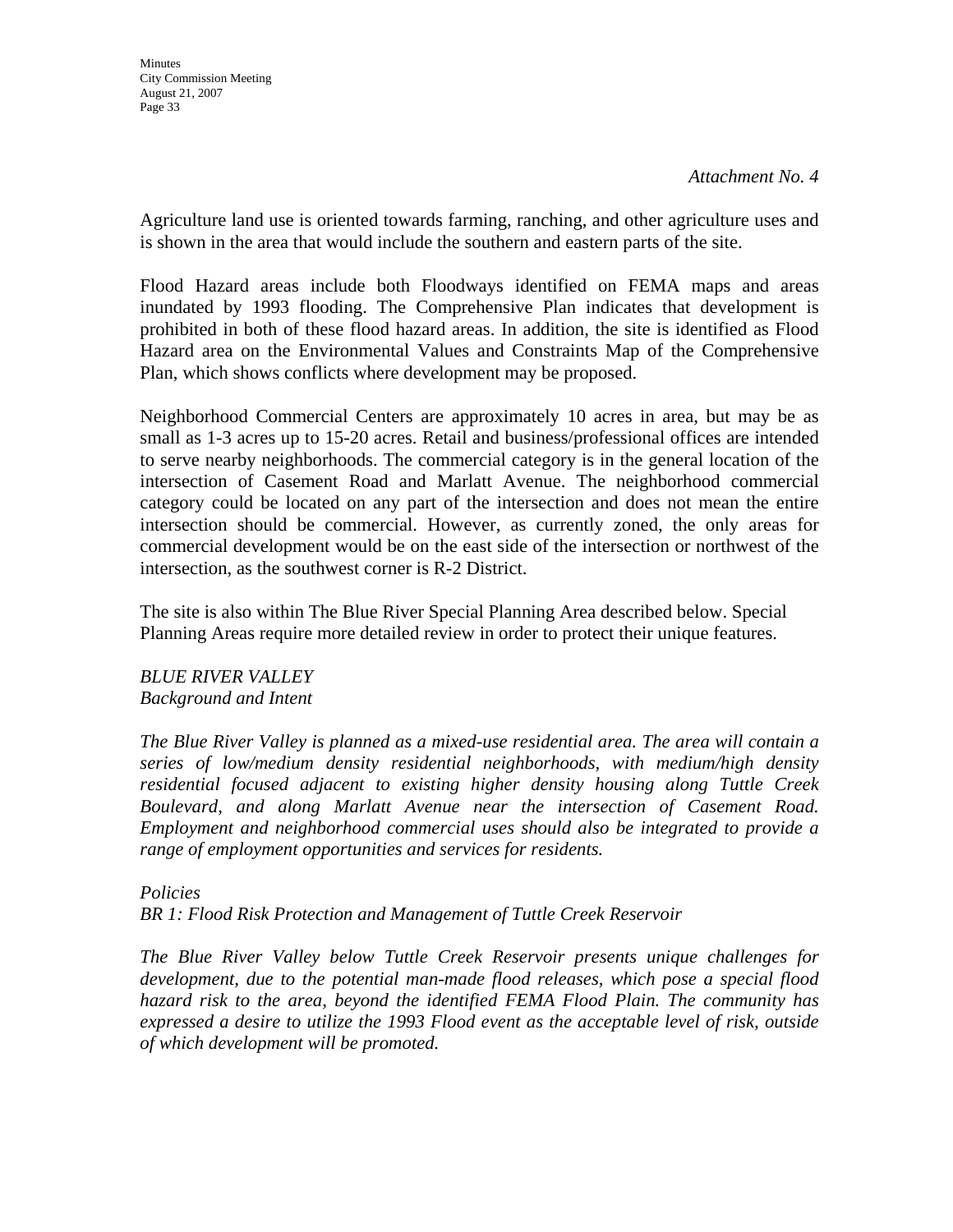*Attachment No. 4*

*New development shall not be permitted within the Flood Hazard Area, which encompasses the area inundated by the 1993 Flood. The Flood Hazard Area is delineated on the Future Land Use Map.* 

### *BR 2: Mixture of Housing Types*

*Residential neighborhoods should include a variety of low to medium density housing types. Medium to high density residential should be focused adjacent to established higher density housing along Tuttle Creek Boulevard, and along Marlatt Avenue near the intersection of Casement Road.* 

### *BR 3: Neighborhood Commercial and Employment*

*The incorporation of employment and neighborhood commercial uses is strongly encouraged and shall be focused near the Casement/Marlatt intersection.* 

### **Applicant's Proposal**

In contrast to the policies of the Comprehensive Plan, the applicant has proposed Residential Low/Medium Density residential uses and Park and Recreation. Portions of the site along the Big Blue River and in the extension of the Marlatt Drainage ditch will be public park and trail.

Policy statements of the RLM category include:

### *RLM 1: Characteristics*

*The Residential Low/Medium Density designation incorporates a range of single-family, single-family attached, duplex, and town homes, and in appropriate cases include complementary neighborhood-scale supporting land uses, such as retail, service commercial, and office uses in a planned neighborhood setting, provided they conform*  with the policies on Neighborhood Commercial Centers. Small-scale multiple-family *buildings and condominiums may be permissible as part of a planned unit development, or special mixed-use district, provided open space requirements are adequate to stay within desired densities.* 

### *RLM 2: Appropriate Density Range*

*Densities in the Residential Low/Medium designation range between less than one dwelling unit/acre up to 11 dwelling units per net acre.*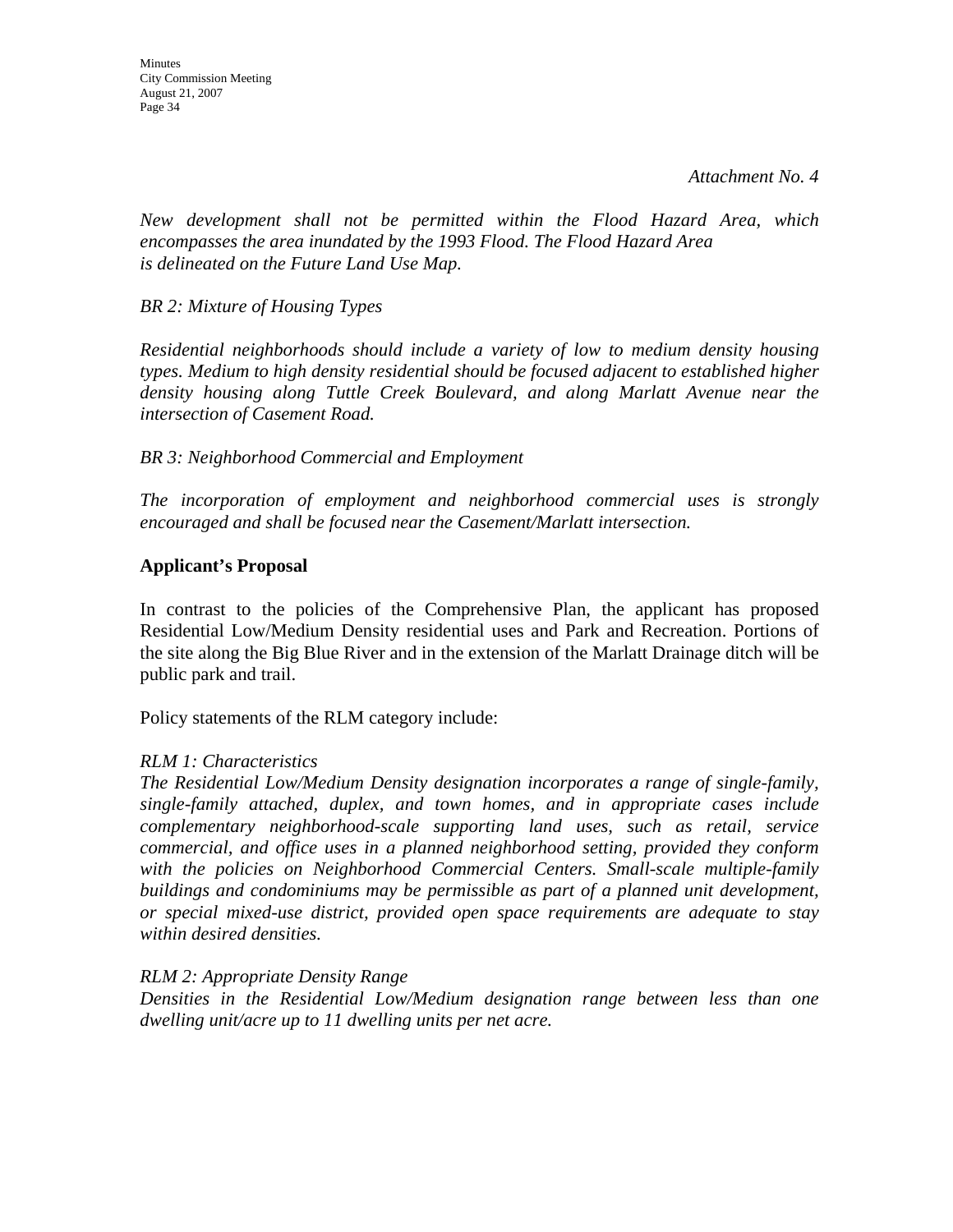### *RLM 3: Location*

*Residential Low/Medium Density neighborhoods typically should be located where they have convenient access and are within walking distance to community facilities and services that will be needed by residents of the neighborhood, including schools, shopping areas, and other community facilities. Where topographically feasible, neighborhoods should be bounded by major streets (arterials and/or collectors) with a direct connection to work, shopping and leisure activities.* 

## *RLM 4: Variety of Housing Styles*

*To avoid monotonous streetscapes, the incorporation of a variety of housing models and sizes is strongly encouraged in all new development.* 

Proposed Knight's Park does not conform to the policies of the Comprehensive Plan. The Plan does not indicate that Residential Low/Medium Density residential uses should occur between Casement Road and the Big Blue River.

Three hundred and fifty nine (359) two-family residential lots are proposed in an area which was inundated, in part, by the 1993 flood. The unique characteristic of the site is its location south of the Tuttle Creek Reservoir, which is subject to flooding due to manmade flood releases beyond the flooding events shown on adopted FEMA maps. The Plan states that, *New development shall not be permitted within the Flood Hazard Area, which encompasses the area inundated by the 1993 Flood. The Flood Hazard Area is delineated on the Future Land Use Map.* 

**ZONING HISTORY AND LENGTH OF TIME VACANT AS ZONED:** The site has been zoned for G-1 District uses since the 1970's. The house has been on the site for an undetermined period of time.

**CONSISTENCY WITH INTENT AND PURPOSE OF THE ZONING ORDINANCE:** The intent and purpose of the Zoning Regulations is to protect the public health, safety, and general welfare; regulate the use of land and buildings within zoning districts to assure compatibility; and to protect property values. The R-2, Two-Family Residential District is designed to provide a dwelling zone at a density no greater than two (2) attached dwelling units per 7,500 square feet. Minimum lot area for single-family attached lots is 3,750 square feet per lot. The 135 acre rezoning site is sufficient in area to conform to the R-2 District requirements.

The site is not intended to be developed with residential uses as recommended in the Comprehensive Plan due to man-made flooding events, which can occur due to water releases at Tuttle Creek Reservoir. Denial of the rezoning would ensure that residential development does not occur between Casement Road and the Big Blue River. If residential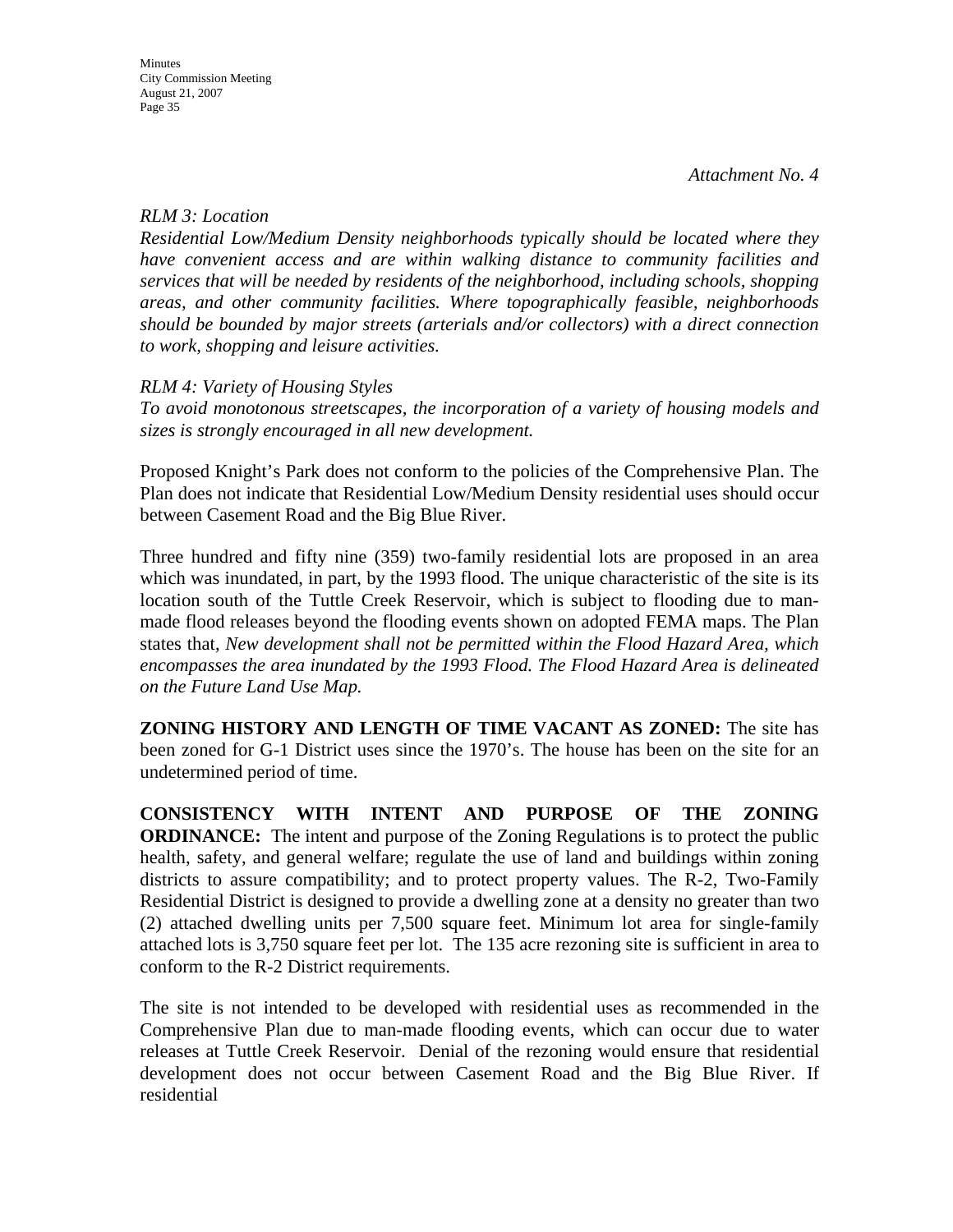*Attachment No. 4*

development is allowed to occur between the road and the river, the public health and safety may not be preserved and residential uses could be adversely impacted from manmade flooding.

**RELATIVE GAIN TO THE PUBLIC HEALTH, SAFETY AND WELFARE THAT DENIAL OF THE REQUEST WOULD ACCOMPLISH, COMPARED WITH THE HARDSHIP IMPOSED UPON THE APPLICANT:** The denial of the request would keep residential uses from developing on the site and be a relative gain to the public health and safety. Man made flood events due to releases from Tuttle Creek Reservoir may adversely impact the site and damage public improvements including public facilities and services such as streets and public parks. It is a gain to the public to deny the request compared to the hardship to the applicant.

**ADEQUACY OF PUBLIC FACILITIES AND SERVICES:** Public facilities and services can be provided to serve the site.

**OTHER APPLICABLE FACTORS:** If the annexation and rezoning are approved, a Preliminary Plat must be submitted and approved, prior to development of the site. If the annexation and rezoning are approved, public park issues would need to be resolved as a part of the plat.

## **STAFF COMMENTS:**

City Administration recommends denial of the proposed rezoning of Knight's Park from County G-1, General Agricultural District, to R-2, Two-Family Residential District.

# **ALTERNATIVES:**

- 1. Recommend approval of the proposed rezoning of Knight's Park from County G-1, General Agricultural District, to R-2, Two-Family Residential District., stating the basis for such recommendation.
- 2. Recommend denial of the proposed rezoning, stating the specific reasons for denial.
- 3. Table the proposed rezoning to a specific date, for specifically stated reasons.